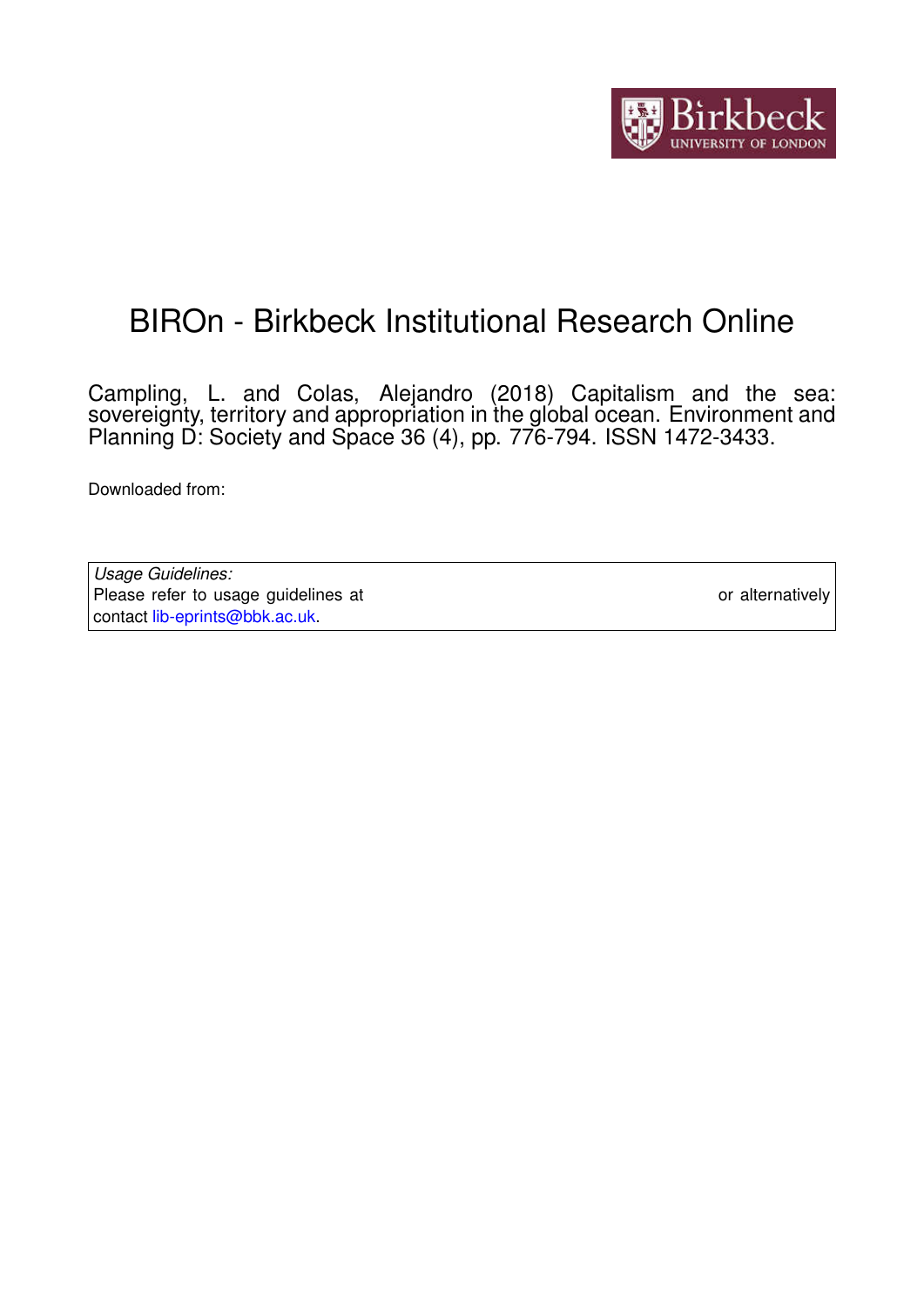### **Capitalism and the Sea: Sovereignty, Territory and Appropriation in the Global Ocean**

Liam Campling, School of Business and Management, Queen Mary University of London

Alejandro Colás, Department of Politics, Birkbeck College, University of London

#### **Abstract**

This paper introduces the term 'terraqueous territoriality' to analyse a particular relationship between capitalism as a social formation, and the sea as a natural force. It focuses on three spaces – exclusive economic zones (EEZs), the system of 'flags of convenience' (FOC), and multilateral counter-piracy initiatives – as instances of capitalist states and firms seeking to transcend the geo-physical difference between firm land and fluid sea. Capital accumulation, it is argued here, seeks to territorialise the sea through forms of sovereignty and modes of appropriation drawn from experiences on land, but in doing so encounters particular tensions thereby generating distinctive spatial effects. By exploring the articulation between sovereignty, territory and appropriation in the organisation of spaces where land meets sea, the article seeks to demonstrate the value of an analytical framework that underlines the terraqueous nature of contemporary capitalism.

Keywords: oceans; capitalism; piracy; fisheries; territoriality

From its inception as an historically distinctive social form in the long sixteenthcentury, capitalism has developed an ambiguous relationship with the seven tenths of the planet we call the sea. Present at capitalism's foundation, principally as a trade route, the sea has nonetheless regularly posed geo-physical challenges to the expanded reproduction of capital. It has presented specific risks, created unique logistical difficulties and set singular geographical obstacles in the way of capitalist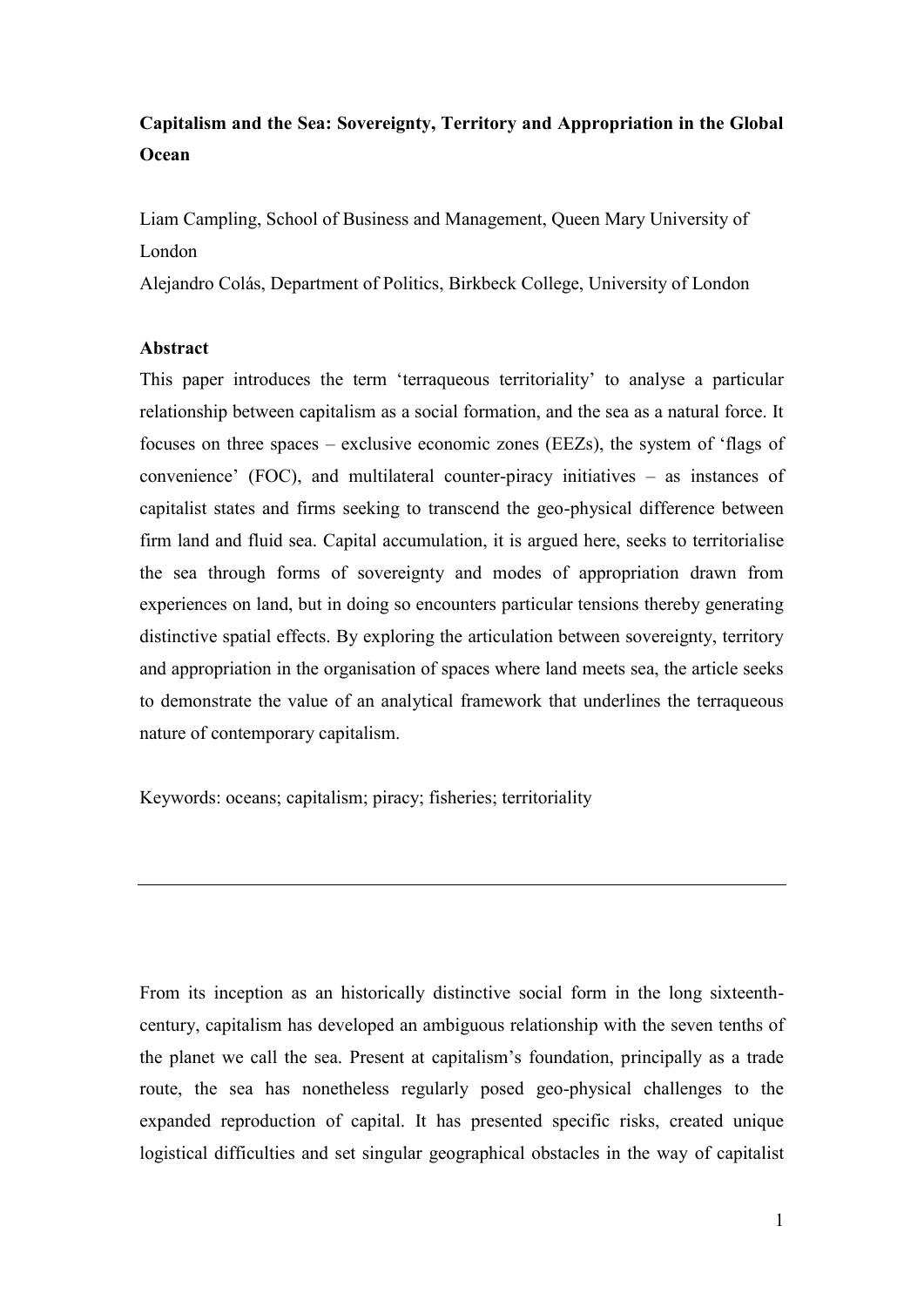accumulation. At the same time, the oceans have acted not just as a flat plane of transit – a great highway and wide common, as Alfred Thayer Mahan would have it – but also as a lucrative location for the extraction of natural resources and crucial theatre of geopolitical rivalry and domination (both in the high seas and in coastal waters). This ambivalence has generated particular spatial effects which we aim to expound in this article under the guise of 'terraqueous territoriality' – the distinctly capitalist articulation of sovereignty, territory and appropriation in the capture and coding of maritime space and how environmental conditions matter to these incursions of capital.<sup>1</sup> Of course our planet has for most of its existence been characterised by the separation between firm land and fluid sea. Different human societies have from the beginning been drawn to coastal settlement where they have negotiated, created and changed diverse terraqueous spaces, institutions and cosmologies (Gillis, 2012). We consider here the historical specificity of that interaction under capitalism. The advent of this distinctive mode of social reproduction has arguably intensified the relationship between land and sea, especially with industrial capital's rapid transformation of the oceans through global warming for instance, while the sea has facilitated the speeding up of the global capitalist circuit since the seventeenth century. We use the term 'terraqueous' to describe a geo-physical condition of our planet which we argue has been transformed and itself transforms certain organisations of space (i.e. territorialities) under capitalism.

In what follows, we explore the tensions and contradictions inherent in capital's attempt at transcending the land–sea distinction, working on the assumption that, while there are irreducible material properties attached to land and sea, these change in time and place. We are therefore necessarily addressing a socio-natural relation between the terrestrial and the marine which capital has sought to both channel and

<u>.</u>

<sup>&</sup>lt;sup>1</sup> We are indebted to James Dunkerley introducing the term 'terraqueous' to our research in response to a presentation on piracy some years ago, at Queen Mary University of London. It simply means 'consisting of land and water'. In chapter 14 of Melville's *Moby-Dick* we are told 'two-thirds of this terraqueous globe are the Nantucketer's'. We gratefully acknowledge the three peer reviewers and the editorial team at EPD for their thoughtful and constructive suggestions for improvements to the paper. We would also like to thank participants at seminars for their comments and discussion where earlier versions of this work were presented, including Environment and Development Studies research seminar, Department of Geography, Birkbeck, University of London, March 2016; School of Geography research seminar, Queen Mary University of London, October 2016; and the Development Studies Seminar Series, School of Oriental and African Studies, March 2017, where Juan Grigera acted as an excellent discussant.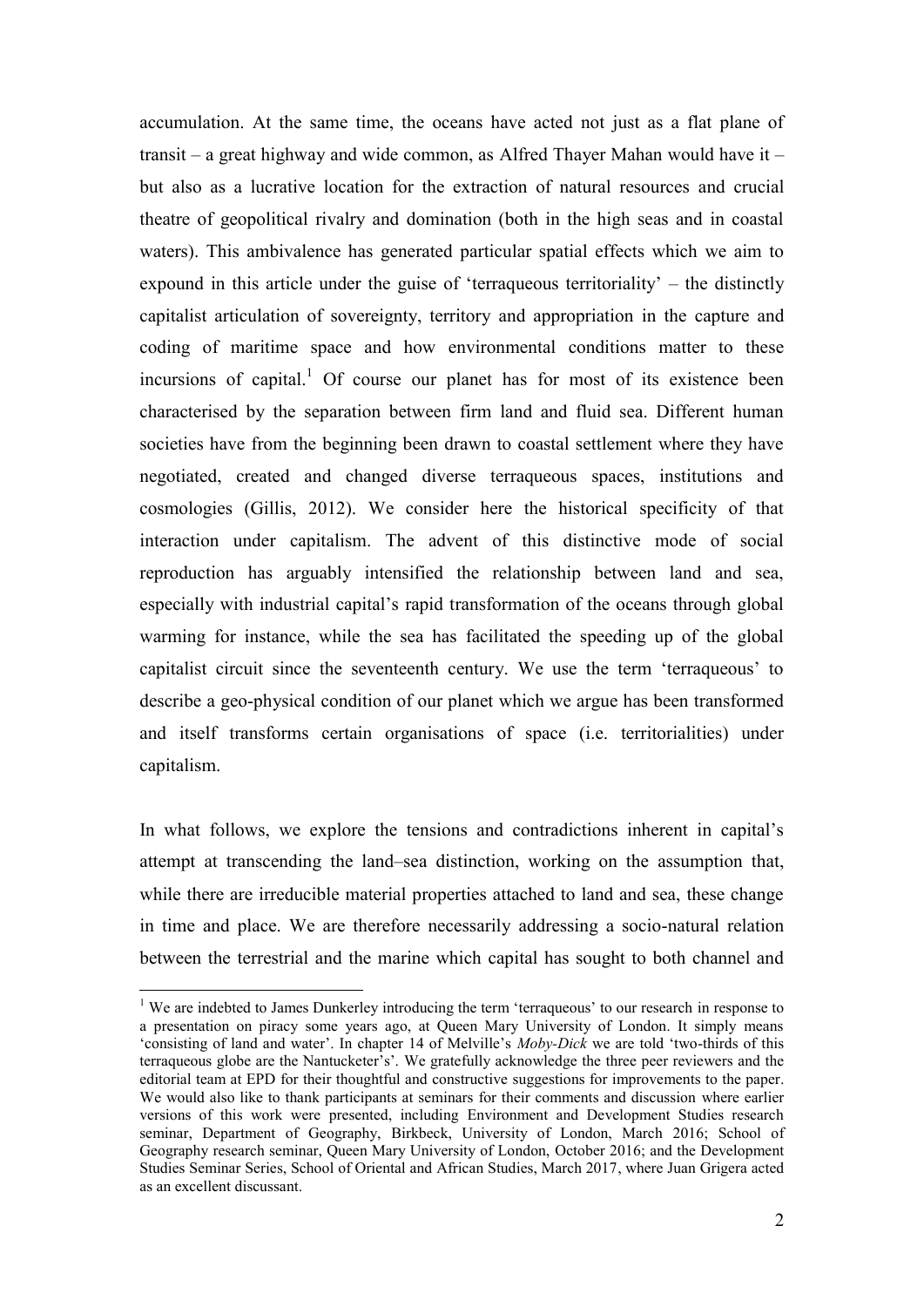overcome in different spatio-temporal contexts. It is a connection, moreover, shaped by both socio-political contestation and cooperation (involving state agencies, trade unions, companies and international organisations, among other bodies) over the occupation, delimitation and appropriation of oceanic resources – but rarely under geographical conditions of their own choosing. Plainly, various capitalist states and firms have engaged differently with specific seas at particular times – geopolitical, technological, ideological and bio-physical factors have all influenced the capitalist valorisation of the abstraction that is 'the global ocean' in complex ways. Inspired by pioneering work on terraqueous territorialities by, among others, Gilroy (1995), Ong (2006), Steinberg (2001), Steinberg and Peters (2015), Rediker and Linebaugh (2002) and Taussig (2000), the sea is for us emphatically a place where social relations interact unevenly with natural forces to generate often contingent and unexpected outcomes. Our starting point is the 'territorial political economy' perspective first systematically articulated in relation to the 'ocean-space' by Phil Steinberg (2001). Yet we depart from Steinberg's 'constructivist' sensibilities in our emphasis upon the very material geo-physical attributes of the sea, which arguably make it more resistant than land to being transformed into a 'second nature', and therefore imbue our use of 'terraqueous territoriality' with a degree of environmental determinism. We certainly acknowledge that elemental properties can be and are shaped by human intervention, and that they are therefore not essentially invariant. But such interventions come at a cost – social, environmental, monetary and political – thus revealing unequal power relations both within and between society and nature. In making our case, we concentrate in this paper on the post-war period, and consider exclusive economic zones (EEZs), the system of open registries (or 'flags of convenience'), and multilateral counter-piracy initiatives as characteristic instances of capitalist states and firms seeking to transcend or sublate the geo-physical difference between firm land and fluid sea, thereby generating distinctive forms of terraqueous territoriality.

Our three illustrations are not merely representations of hybrid or liminal spaces (although they are this too). They offer concrete – if always contested and therefore unstable – expressions of how, in encountering bio-physical challenges to its own reproduction at sea, capitalism has used the oceans as a laboratory to experiment with, and generally enforce novel combinations of sovereignty, territory and appropriation. Throughout, drawing on David Delaney's (2005) suggestive formulation, we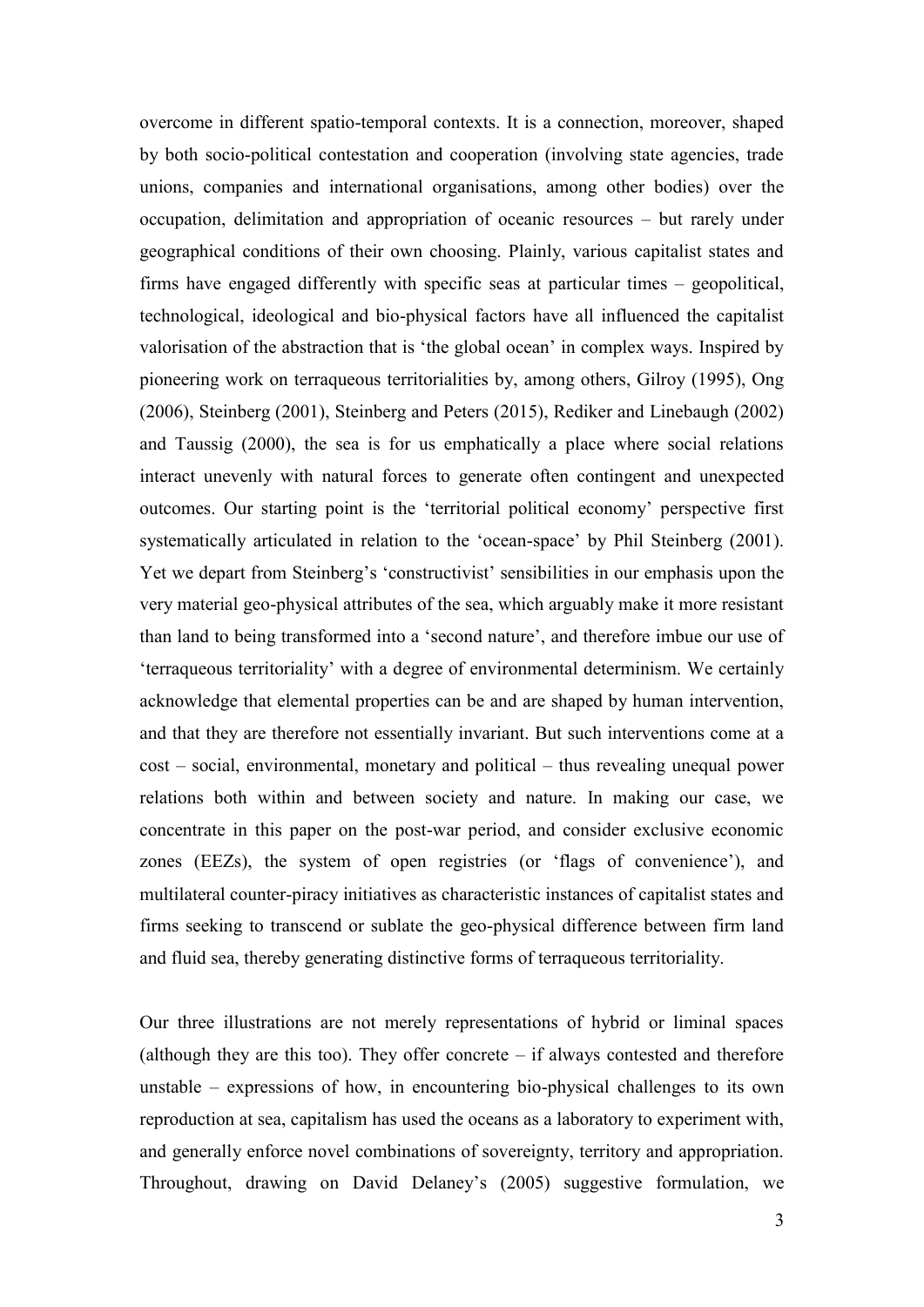emphasise the fertile interaction between 'territoriality' as a relation (or transitive verb), and 'territory' as a thing (or noun): the former denoting the wider range of strategies aimed at producing and regulating space(s), the latter referring to a more specific bounded space, of which the sovereign territorial state has been the dominant form in the modern period. The contribution is pitched principally in theoretical terms, building on our own and others' original research. We draw here and there on elements of our own fieldwork, including by Campling on the global tuna industry which has involved interviewing over 600 people representing capital, states and labour, as well as scientists and NGOs in over a dozen countries, and Colás' work on historical piracy and maritime empires.

Our argument is that each of the three spaces where land meets sea highlights certain experimental dynamics in capitalist development and its particular relationship to the global ocean. These are all, to be sure, fleeting moments in the constant metamorphosis of capital, but they might be seen as snapshots of places where commodity, productive and money capital are respectively reproduced. Once again, there is no mechanical or static correlation here as all of these terraqueous spaces – the EEZ, the FOC vessel and piratical area – combine distinctive expressions of sovereignty, territory and appropriation (of law, politics and economics). But for purposes of exposition it might be helpful to think of the EEZ as a specifically capitalist form of *appropriation* (property), the FOC ship of *sovereignty* (jurisdiction), and the piratical waters, of *territory* (spatial governance). What we offer below is an analytical framework, built around concrete illustrations, which identifies some continuities in the fraught spatial relationship between capitalism and the sea. Before doing so, the next section expands briefly on the theoretical assumptions guiding our analysis.

#### **Capitalism and the sea: A terraqueous territoriality**

The sea has been a protagonist in the development of capitalism from the very beginning. For one school of thought – most clearly associated to the work of Fernand Braudel – capitalism is a world-system emerging out of maritime trade during the long sixteenth century (1450-1650), premised on the accumulation of mercantile wealth in seaports like Venice, Genoa, Amsterdam and London. This is the historical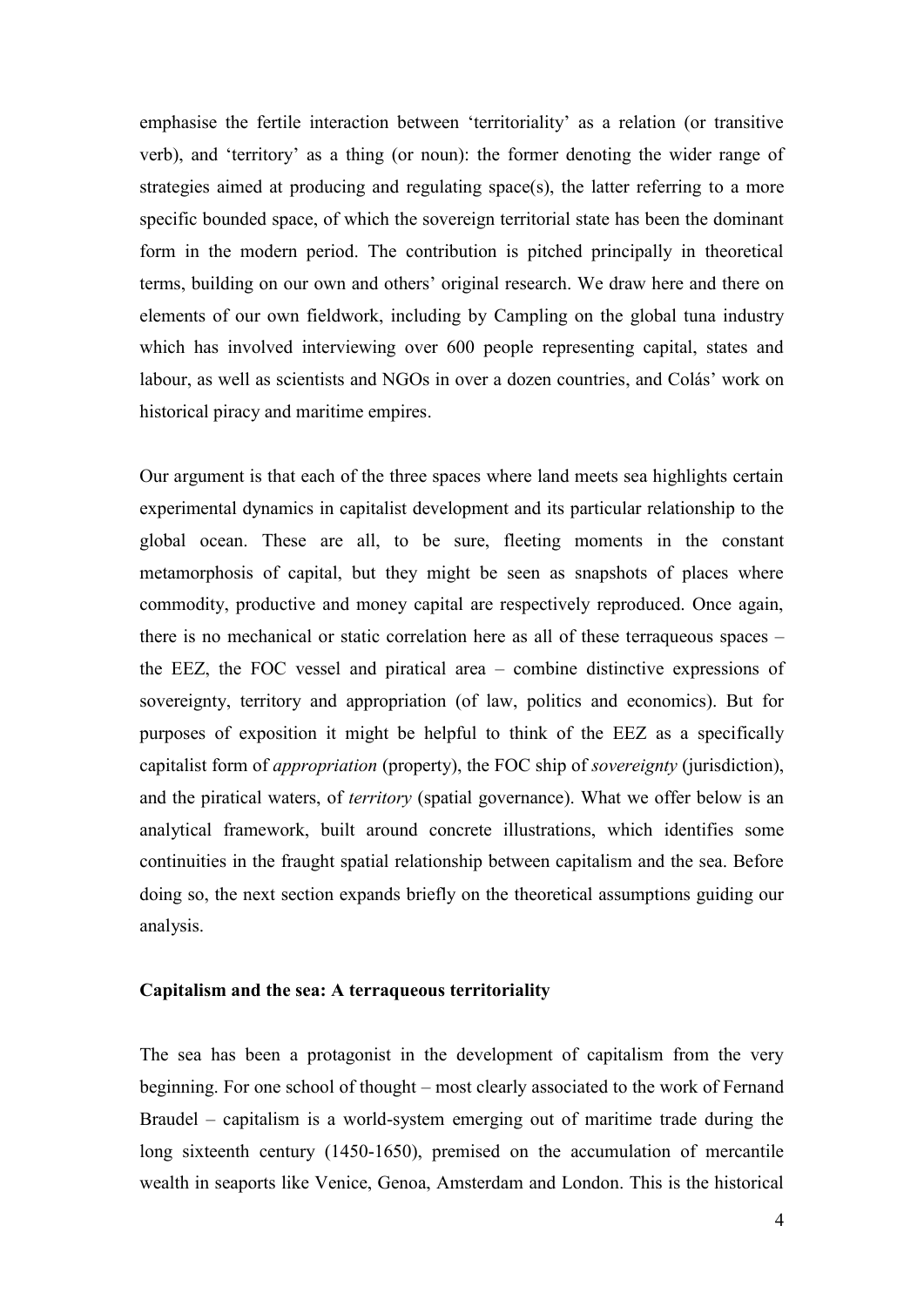moment that witnessed not just the circumnavigation of the globe, but also the consolidation of a world market with financial and commercial institutions which – in their use of words like 'flotation', 'liquidity', 'flows' and 'ventures' – invoke all the movement and risk of the sea. Marx's own famous statements on the primitive or previous accumulation of capital underline the place of overseas conquest, the Atlantic slave trade and commercial wars among Europe's naval powers in the 'rosy dawn of the era of capitalist production' (Marx, 1976: 915). Even staunch critics of 'neo-Smithian' conceptions of capitalism like Robert Brenner (2001) or Ellen Meiksins Wood (2002) acknowledge that, although capitalist social-property relations may have first crystallised in the English countryside, they were subsequently integrated into overseas commercial networks which bolstered and nourished the growth of English and later, British capitalism. Brenner readily accepts that the world market played a significant role in stimulating demand for manufactured goods and staples produced under capitalist social-property relations, while Wood has no problem in recognising that 'a great deal still needs to be said about how England's particular insertion into the European trading system determined the development of English capitalism' (2002: 64).

In the specific relation between land and sea, commercial capitalism (Banaji, 2016) valorised the oceans principally as a trade route  $-$  a surface that accelerates the circulation of precious commodities, and channels access to distant markets. The sea also acted as a venue for the trade in enslaved humans. But this was never a simple or automatic 'flow' and was instead characterised by friction, resistance and uncertainty (Rediker, 2007). The associated delays and risk demanded the development of more sophisticated institutions of finance, insurance and information so central to the origins of commercial capitalism, and were important antecedents for contemporary financialisation (Baucom, 2005). Moreover, as Lauren Benton's (2010) path-breaking work has illustrated, the maritime basis of commercial capitalism challenged any straightforward application of exclusive sovereign territoriality, creating overseas enclaves, corridors and brackish zones characterised by variegated, overlapping and plural legal geographies which in turn often influenced the organisation of sovereignty, territory and appropriation on land (the City of London's continued operation as a tax-haven 'city within a city' is a good example of this). The advent of industrial capitalism gave such exchange and mobility a fresh impetus as the sea itself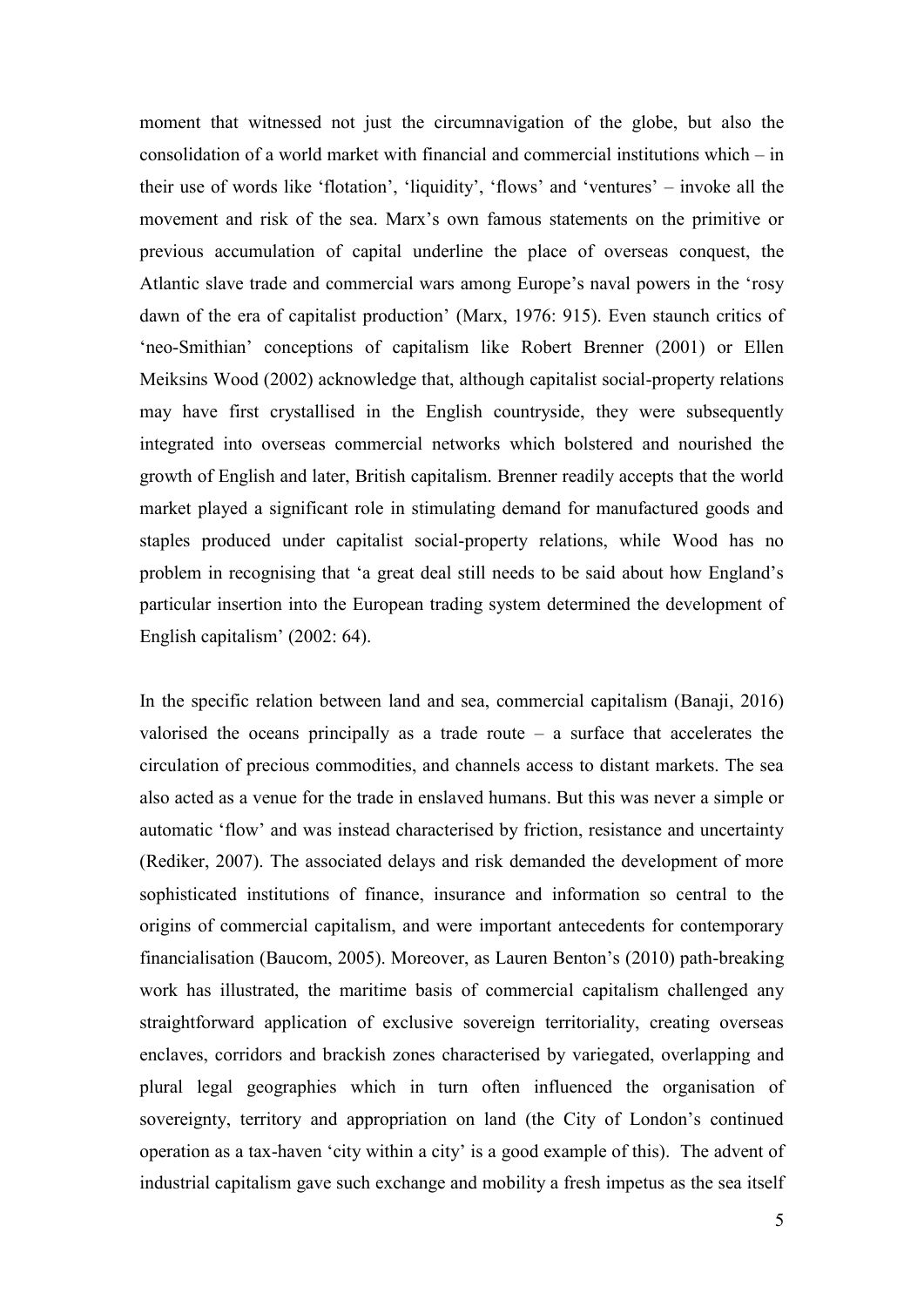became both driver and site for the generalised production of value (ship building and timber and steel industries, the mass employment of seafarers with disposable incomes, industrial fishing and whaling, mineral extraction) and, through technologies like refrigeration or telegraphy, deepened the integration between the circuits of production, trade and credit. Moreover, facilitating these new processes of wealthcreation and accumulation there emerged in the course of the nineteenth and twentieth-centuries a host of domestic, bilateral and multilateral institutions, as well as a body of public international and mercantile law, and conventions specifically aimed at regulating the global ocean.

The combination of these socio-economic and political activities in and about the sea has generated a particularly capitalist form of terraqueousness. It is characterised by an attempt to harness the constant circulation of 'value in motion' to the need of investing in fixed logistical and social infrastructure that can facilitate and smoothen such mobility. Whereas commercial capitalism relies overwhelmingly on commodity circuits ('differential accumulation' or 'buying cheap and selling dear'), industrial capitalism requires a more systematic integration of the three circuits of productive, commodity and money capital. The realisation of value under industrial capitalism thus necessitates the coordination of flows and stocks – managing the turnover time of capital – so that commodities can be produced, stored and distributed as well as exchanged and consumed (Marx, 1992; Newsome, 2010). These logistical operations have tremendous spatial implications, as transport geographers have amply shown through the years.

In the popular imagination, the oceans seem to serve as the domain of commodity and money circuits *par excellence*, whereas land operates as the principal abode of productive capital. But this bypasses the centrality of the sea as a *place* where social relations are *productive* of surplus value in sectors like fishing and maritime transport which from the early eighteenth century represented a significant part of the capitalist labour force (second only to agricultural labourers and textile workers in eighteenthcentury England) (Linebaugh, 2003). Such dense interconnections between peoples and places across commodity chains and frontiers gave meaning to the notion that 'Amsterdam is standing on Norway' (Moore, 2010). Further, technological transformations accompanying the industrialisation of capitalism since the mid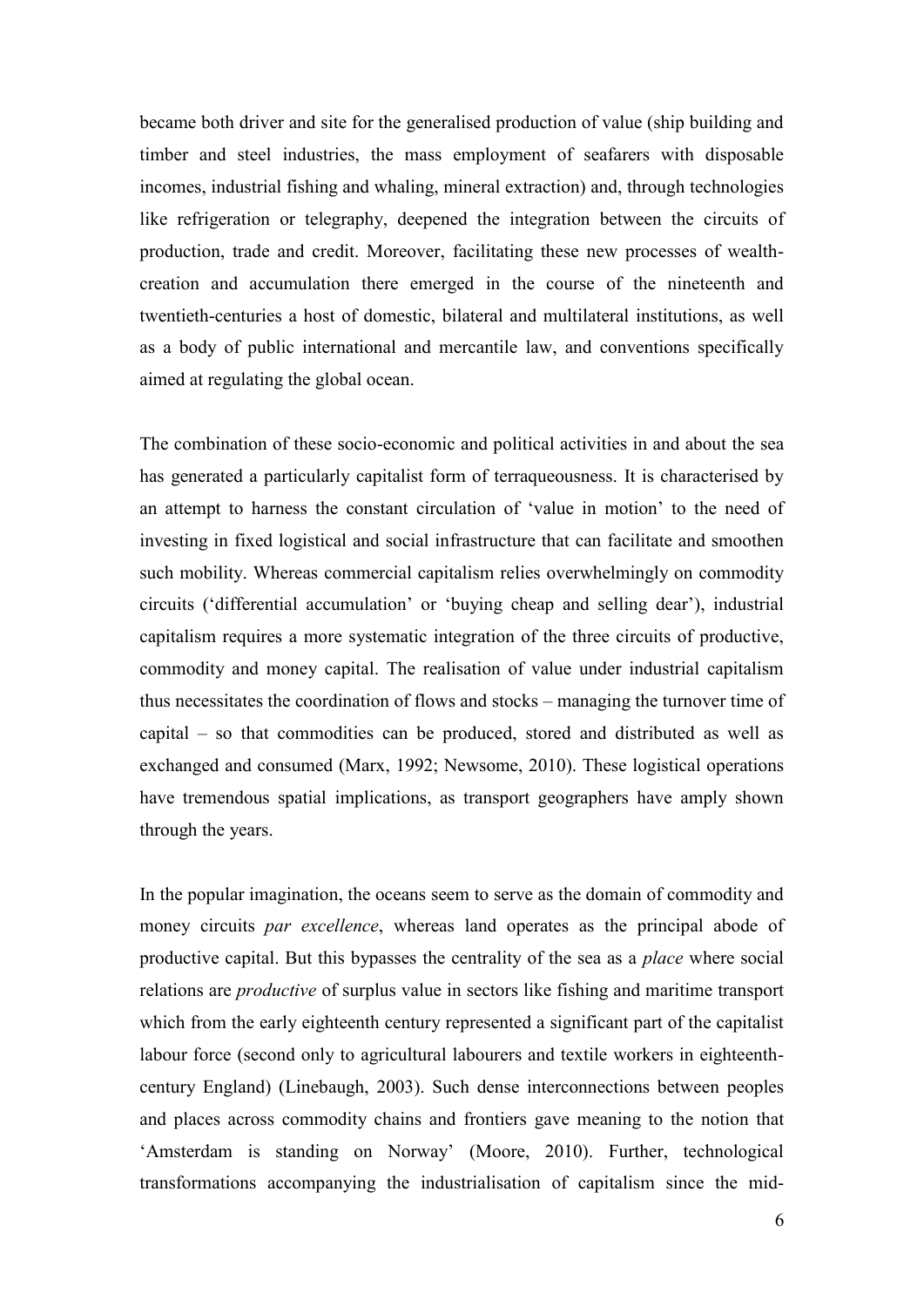nineteenth century – from steam ships to containerisation and food canning to deepfreezing – drastically reduced turnover time and enhanced the durability of internationally traded food, compressing the space and risk between points of production and consumption. For our purposes, the upshot of these tendencies – however uneven in their manifestation – is that the fluid sea and firm land cannot be so readily distinguished in terms of their perceived qualities. Yet at the same time, the irreducibly geo-physical attributes of earth and water complicate any attempt at simply demarcating the sea along terrestrial lines that characterise the exercise of state sovereignty and accumulation of capital on land. These tensions and contradictions convey the form of terraqueous territoriality we are seeking to explore: a distinctively capitalist articulation of sovereignty, territory and appropriation which tries to transcend the land-sea dualism though a periodic enclosure and parcelisation of the sea, but which constantly encounters in the geo-physical force of the ocean a seemingly insurmountable obstacle that often resolves itself in the creation of amphibious and zonal organisations of space such as the EEZ, the High Risk Zone or indeed the ship flying a 'flag of convenience'. We turn now to our three illustrations of how capitalist states and firms mobilise and combine different conceptions and practices of law, politics and economics (or sovereignty, territory and accumulation) in an attempt at forging a terraqueous territoriality that can manage the existing world order.

#### **Appropriating the sea: Exclusive economic zones**

The EEZ is emblematic of the terraqueous territoriality we are positing in that it incorporates sovereignty (exclusive), appropriation (economic) and territory (zone) in its very title. The codification of the EEZ under UNCLOS III in 1982, after a period of acceptance in customary international law from the mid-1970s, was the single greatest enclosure in human history. EEZs cover 35 percent of the total area of the seas, and contain around 90 percent of the world's fish stocks (De Fontaubert and Lutchman, 2003). They emerged as a terraqueous space during the postwar years, partly in response to capitalist innovation and development of distant-water fisheries and offshore resource extraction, but mainly as a result of Cold War geopolitical considerations, including the Third Worldist campaign for a New International Economic Order (NIEO). The outcome was a distinctive legal framework allowing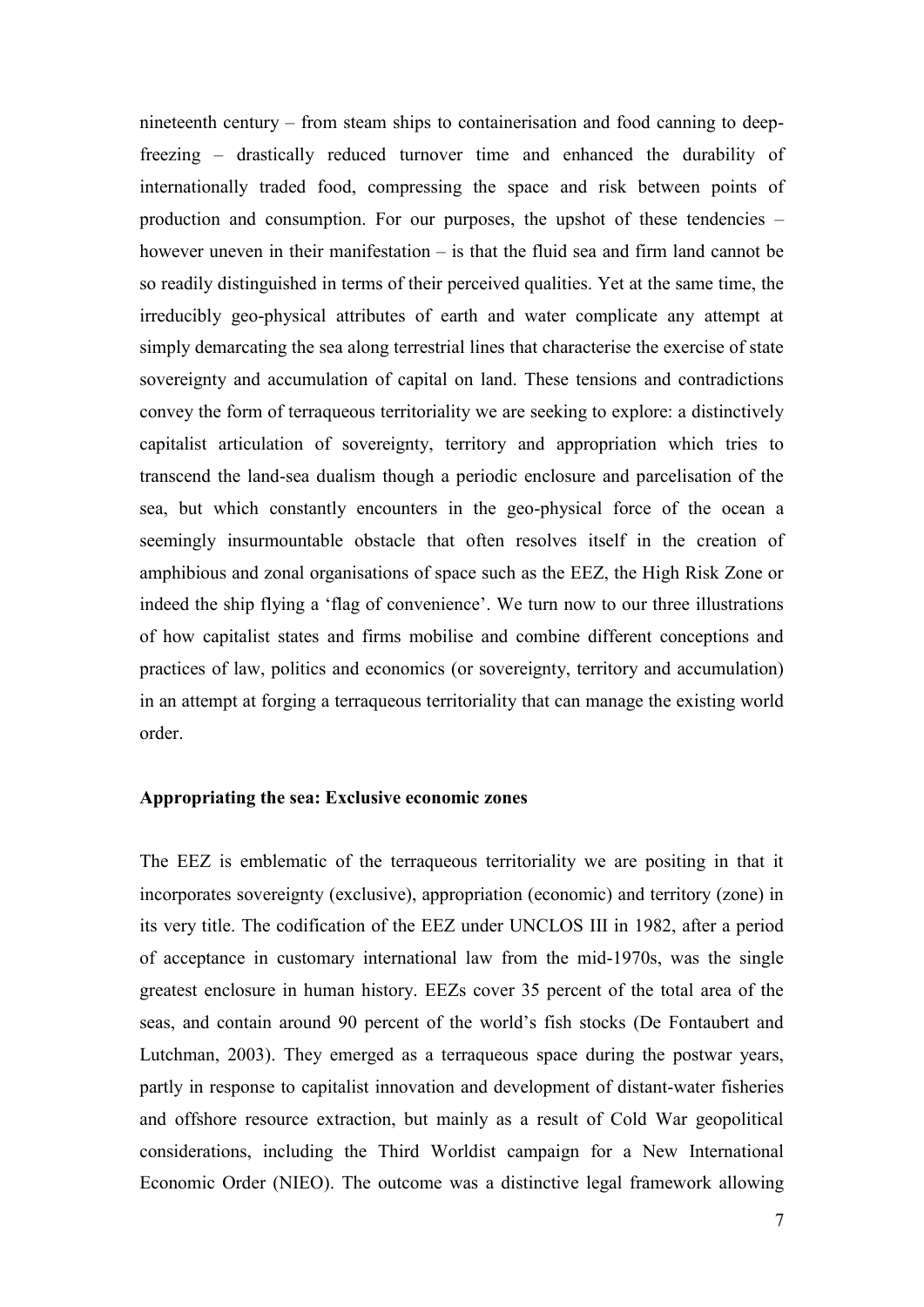coastal states to claim special sovereign *rights* (but not territorial sovereignty) over a given EEZ.

The sophisticated separation of the political (sovereign powers) from the economic (property rights) enshrined in the EEZ regime neatly reflects a capitalist logic where the sea is functionally exploited as a resource, rather than politically occupied as a territory. In a 1971 White House exchange between President Nixon and Secretary of State Kissinger over a fisheries dispute with Brazil, the US President is reported to have asserted: 'Navigation we want. Let them fish if they want' (Kraska, 2011: 140). The implication being (more or less sustained by the USA and other powers since then) that so long as the principles of freedom of navigation and innocent passage for the world's largest fleets are upheld, coastal states can do with their marine resources as they please. But this stands only as long as these resources remain faithfully fenced-in by the lines in the sea drawn by the capitalist state system. 'Highlymigratory' species transcend these borders and made a muddle of Nixon's distinction. The wide geographical flow of tuna species led to their categorisation as a 'highly migratory species' under UNCLOS III: 'stocks or stocks of associated species occurring both within the exclusive economic zone and in an area beyond and adjacent to the zone' (UNCLOS 1982, Part V, Art. 63, see also Art. 64). Therefore, while there is some empirical truth in the category of 'highly migratory', it is more of a politico-legal distinction rather than a biological one because of the definitional centrality of the territorial boundary of EEZs. As tuna straddle a range of international legal boundaries the biomass cannot be unilaterally controlled by a single state in the system of (legally) equal states: as such, highly migratory species like tuna can only be nobodies' property. The US instead relied on its geo-economic leverage to muscle its way into fishing grounds on behalf of the US tuna industry, which was a politically powerful player, punching well above its economic weight (Campling et al., 2007). But coastal states resisted. In 1984, the Solomon Islands state enforced its sovereign rights – landed-property – and arrested and confiscated US tuna boats fishing in its EEZ. The US response was to compensate boat owners and deduct the costs from Overseas Development Assistance previously committed to the Solomon Islands (Van Dyke and Nicol, 1987). Kiribati upped the ante in 1985 when it signed a deal with the Soviet Union over access to tuna in its EEZ (Teiwaki, 1987), which would have given the USSR a strategic foothold in the Western Central Pacific Ocean – a sphere of US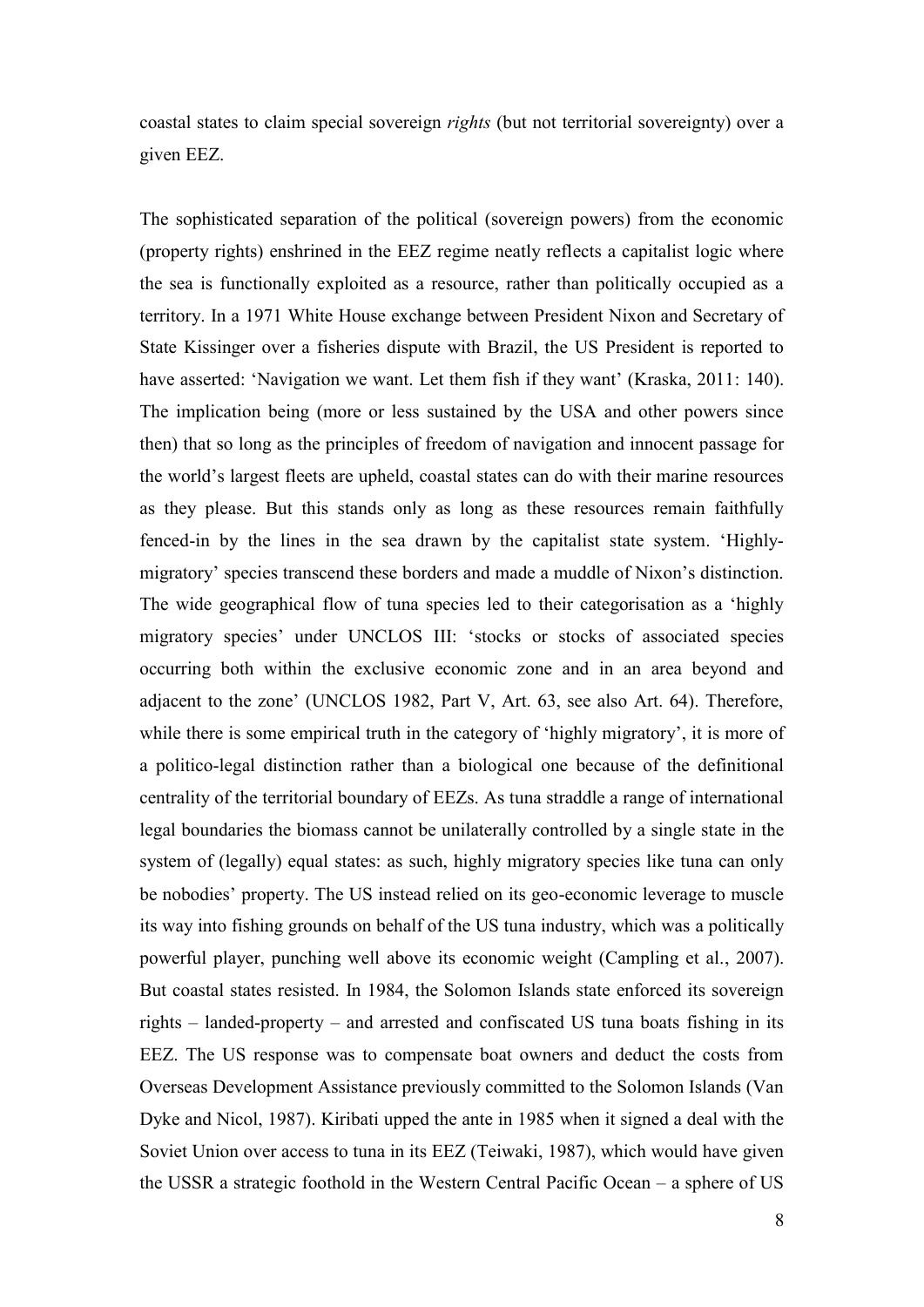influence. The US acquiesced and negotiated what for many years was seen as the world's most stable and lucrative tuna access agreement with all 14 independent Pacific Island countries, albeit continuing to refuse to sign-up to UNCLOS III.

As we'll shortly see, neutral, functionalist conceptions of the law of the sea generally, and the EEZ in particular mask the socio-economic contestation and (geo)political power dynamics that underpin this legal-property regime. The socio-spatial form of the EEZ also challenges a common view of the global ocean as a lawless frontier. Popular books such as William Langewiesche's *The Outlaw Sea* (2005) or John Urry's (2014) *Offshoring* present the sea as a place where the state ceases to be. But in international law at least, the sea is spliced into multiple jurisdictions: states enjoy sovereign rights to marine resources in the EEZ as just noted; the High Seas are 'nobodies property' (i.e. *not* a 'commons'); while the seabed – the Area – is the 'common heritage of [hu]mankind', among other jurisdictions.<sup>2</sup> While there is debate on the interpretation of this latter notion (Hannigan, 2015, pages 65-69), the creation of the International Seabed Authority in 2011 to regulate access to deep-sea mining is an important hurdle to sovereign claims and private appropriation. Even in the least constituted of these jurisdictions – the High Seas – fishing activities are governed by complex layers of international law (if not enforcement capacity in practice), including regional fisheries management organisations' partial regulatory reach over fish stocks, the International Maritime Organisation's authority over shipping pollution, and the International Labour Organisation's over the pay, working conditions, and occupational health and safety of crew on boats.

There are, then, plenty of examples of how diverse global governance regimes and institutions seek to manage the global ocean in its surface, deepwater and sub-sea totality. The difficulty for many of these multilateral agencies lies in conjugating the liberal principle of the 'freedom of the seas' with the drive to secure sovereign property rights over, and the capture of ground-rent through these resources. The EEZ represents one such attempt at marrying unfettered mobility and legal appropriation, albeit with the sea in this instance serving as a laboratory in the experimentation with forms of overlapping governance that have subsequently been applied on land (Haas,

<u>.</u>

<sup>&</sup>lt;sup>2</sup> The list also includes the 12 nautical mile territorial seas, the contiguous zone, the continental shelf and archipelagic waters.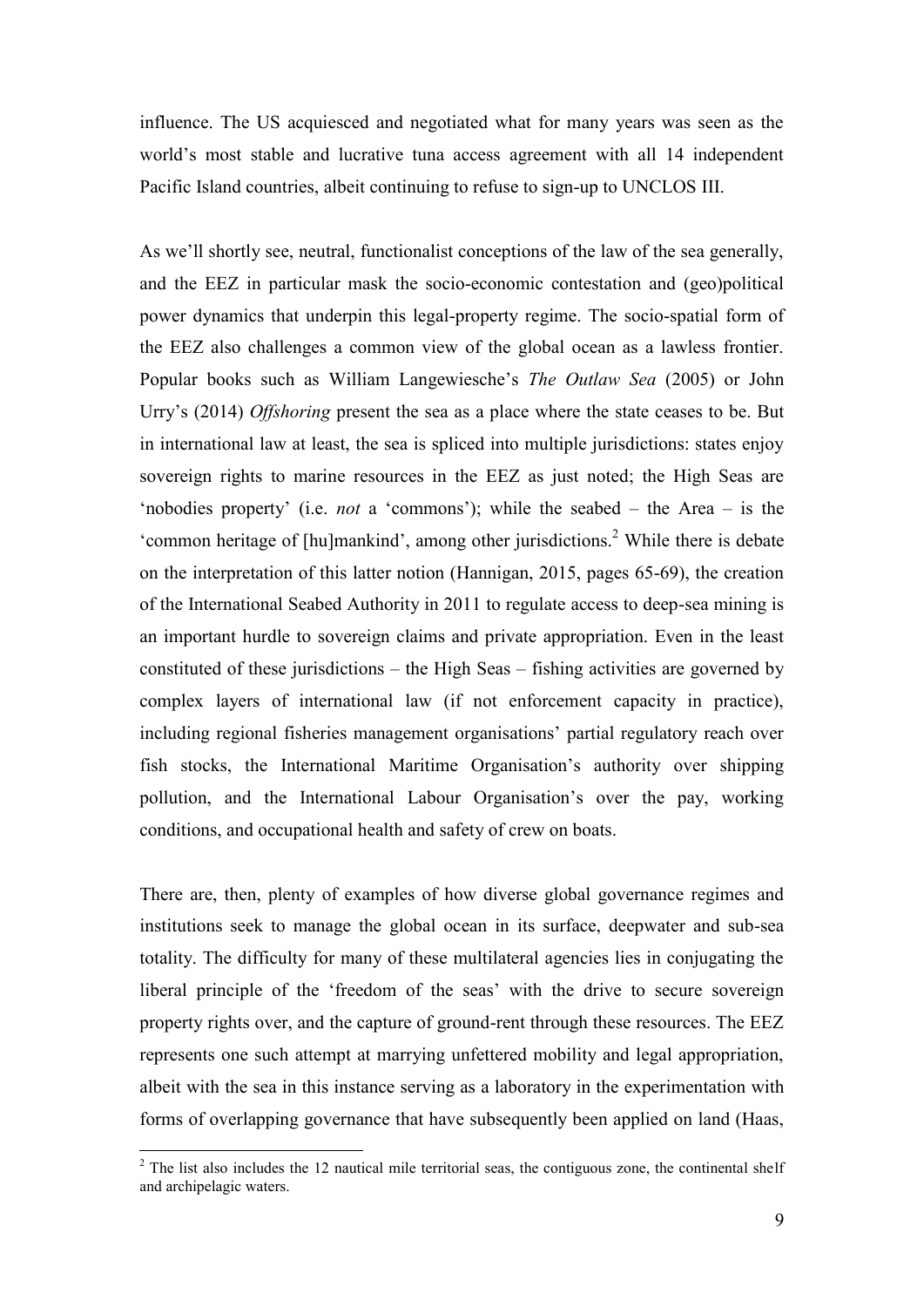1990). In this regard, it is helpful to understand the EEZ not just as an area or zone but also, as Gavin Bridge has suggested, to consider it in volumetric terms 'as a spatial form of property through which the circulation of resources and commodities is controlled' (Bridge, 2013: 57). In contrast to a static, purely grounded conception of resources as 'fixed territory', Bridge enjoins us to think of 'quanta-based' rights to fish, water or other biomass as the principal way that capital can 'secure flow' (page 57). On our reading, the EEZ represents exactly one such spatial form, born from the desire to reconcile the private appropriation of nature under and through the sea, with the reinforcement of the public authority of state sovereignty on land.

The particular form of property rights that states have over fisheries production is a good instance of this confluence. The differentiation in types and degrees of surplus appropriation produced in fisheries systems depend, first and foremost, upon politics. Distributional struggles can take place at different points in the commodity chain, including: on boats – between boat owners and crew over profit and wages respectively (Howard, 2012); in the capture of ground rent from fishing firms by coastal states or 'communities' (de Alessi, 2012); via state revenue from the taxation of fishing and processing firms and their workers (Havice and Reed, 2012); and/or the provision of fisheries subsidies by 'home' and/or 'host' states (Campling and Havice, 2013). Some of these antagonisms (and compromises) revolve around turn-over time, such as maximising the number of 'fishing days' spent appropriating nature over 'steaming days' spent both travelling to and from the fishery and landing the catch onshore (Campling, 2012). This is a prime example of how the terraqueous conditions accumulation strategies. Straightforward geographical considerations like land location shape patterns of surplus appropriation in fisheries, with Port Victoria, Seychelles for instance acting as the epicentre of the Western Indian Ocean tuna industry because of its proximity to the major points in the annual tuna migratory cycle for that region.

In all these cases, the politics that unfolds between, across and within states is compromised by inescapable natural factors that affect global fisheries. The abundance of nutrients and biodiversity in coastal areas is one such factor, accounting for the concentration of fish stocks within the limits of EEZs. The reproduction cycles of fish further complicate attempts at capturing this resource through static, terrestrial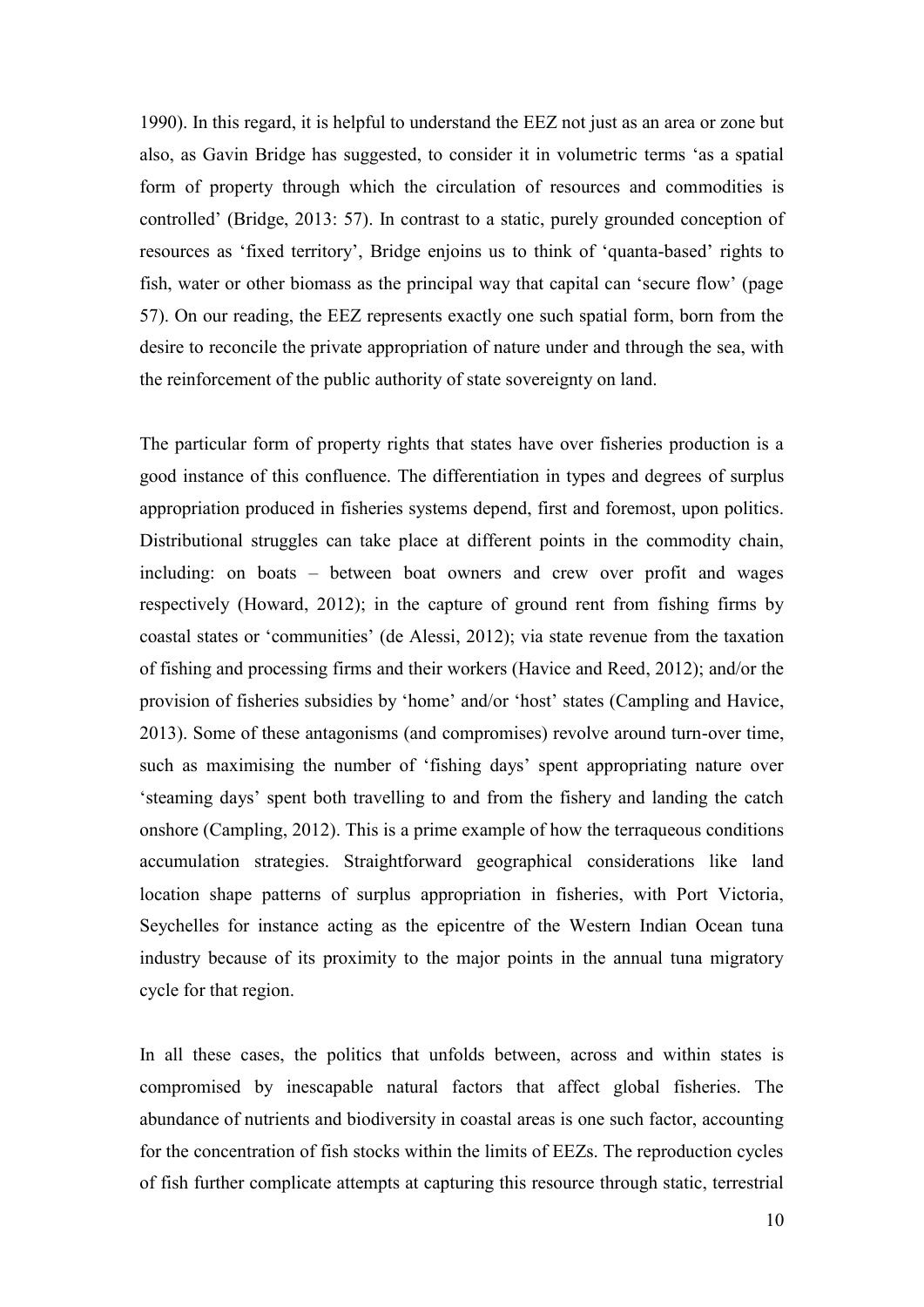mechanisms of control. Thus as Longo and Clark (2012) have demonstrated, experiments in bluefin tuna ranching – growing the fish in fattening pens to enable a more efficient management of the production and marketing process – are fraught with ecological contradictions including the decline in rates of reproduction under captivity and the sharp rise in calorific requirements of ranched tuna.

This complex interaction between natural and social forces is reduced by institutions like the World Bank that manage ocean exploitation to a seemingly disinterested, managerial and economising logic, turning the governance of natural resources in the oceans into a de-politicised, technical fix. The Bank (2009) argues that the institutionalisation of property rights in the sea will save annually USD50 billion in lost 'wealth'. But it idealizes capitalist relations of accumulation and property in the sea. It assumes that optimal bio-economic conditions can be realised where property rights are managed so that 'biomass (the fish stock) and the capital stock (fleet) are in equilibrium' (2009: 40). Here, the Bank is taking what (it thinks) it has learned on the land and applying it to the sea. In doing so, it ignores the politics of property relations. Marx's critique of classical political economy (especially of Ricardo) makes clear that ground-rent is a re-distributive portion of wealth (the surplus value produced in fishing activities) rather than a 'thing' or a techno-managerial issue that can be identified and 'solved' through policy. Like on land, oceanic property is contested, but under the novel spatial-juridical form of the EEZ the sea and its agents (human and non-human alike) do not conform to the 'jural forms' dominant on land (Bear, 2012).

Similar functional idealisations of the EEZ as another sovereign space of purely technical, 'frictionless' accumulation are discernible in the extraction of resources under the seabed. In contrast to fisheries, the challenge for the capitalist valorisation of offshore energy and minerals is not so much one of mobility across jurisdictions, but rather the articulation of land and sea *within* a given coastal state's sovereignty. The EEZ offers coastal states a legal framework to nationalise the rent accrued from offshore fossil fuel and mineral extraction, as well as bio-prospecting, much in the same way that states own the subsoil resources within their sovereign territory on land. To that extent, the EEZ does in effect act as maritime prolongation of the coastal state's landed property. Yet the combination of geo-physical constraints and limits to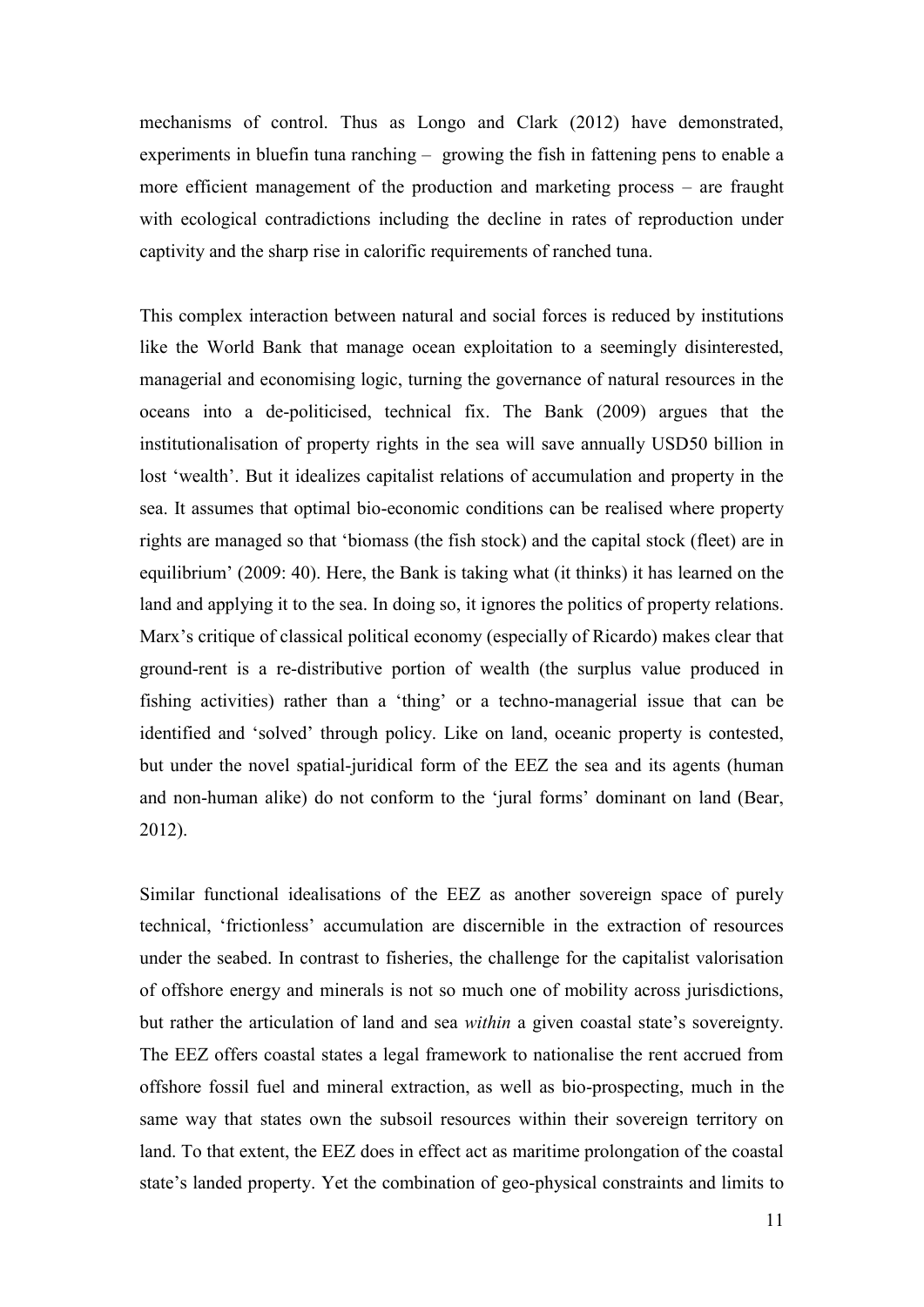territorial sovereignty we have been exploring also pose unique challenges and opportunities for resource extraction at sea. The technical and operational complexity involved in prospecting and exploiting offshore oil and gas places high barriers to entry which only powerful states (through National Oil Companies) and multinational corporations can afford to meet. Thus relative newcomers to offshore hyrdocarbons like Ghana and Equatorial Guinea rely overwhelmingly on foreign companies to deliver the costly infrastructure required for exploring, drilling, extracting and transporting deepwater crude and gas. The resource flows at sea are replicated in the mobility of both maritime installations (in the shape of mobile deepwater drill rigs, and floating production storage and offloading vessels, FPSOs) as well as in the rotating multinational workforce. 'The result', Brenda Chalfin (2015: 104) suggests speaking of the western Gulf of Guinea, 'is an oil complex sustained by onshore goods and services yet fundamentally rooted in ocean space'. However, these formidable logistical and engineering feats – 'saturation' diving capsules which allow pipeline and rig repair and maintenance at 1,000 feet below sea level, or airlifting of personnel onto FPSOs (Rich, 2013) – also offer the possibility of displacing the social and environmental costs attached to such processes by literally expelling them out to sea. In her rich ethnographic account of offshore oil work in Equatorial Guinea, Hannah Appel (2012) captures the utopian aspiration of 'frictionless profit' among Equatoguinean government officials who conceive of offshore as a secure, apolitical space: 'off the shores of political entanglements, community entitlement, discernable forms of pollution in inhabited areas, or militant attacks and bunkering focused on accessible pipelines' (page 698).

Allied to the legislative hyperactivity that surrounds foreign investment in offshore energy – including laws seeking to ensure 'local content' and 'local participation' in the new extractive ventures – as well as NGO involvement through corporate social responsibility projects, it is clear that these transactions, far from being purely technical and economic, are deeply enmeshed in political power relations (Chalfin, 2015: 113). Rethinking the rent-capture inherent in such activities as part of a broader set of struggles over surplus thus introduces a more complex understanding of the socio-natural relations at stake in EEZs. It forces us to reflect on the EEZ as a sovereign mechanism for extracting ground-rent, where the coastal state assumes the 'class function' of modern landed property because, as with private property over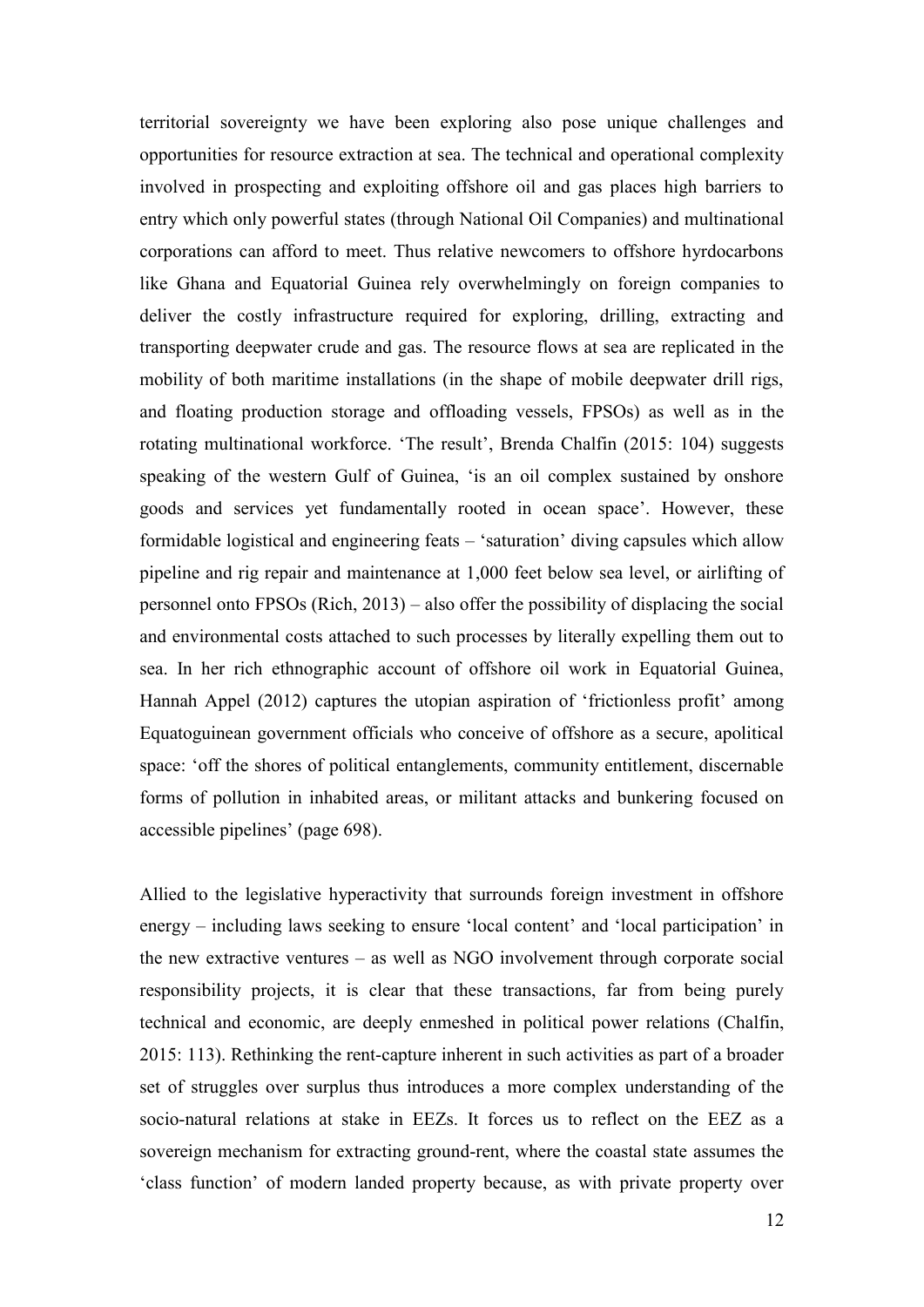landed-resources, access rights to fish, or exploration and extractive concessions are 'separated from capital: it is merely the jural form and social location of ownership that has changed' (Capps, 2012: 318). Furthermore, re-conceptualising the sovereign rights encapsulated in EEZ's as a legal basis for the capture of ground-rent once again underscores the peculiarly terraqueous territoriality at play here: not only is the exploitation of marine resources reliant on land-side infrastructure and property regimes (that much is fairly obvious), but the forms of surplus appropriation adopted by land-based sovereign states and capitalist firms are strongly conditioned by the socio-natural cycles and forces at sea.

#### **Mobile Sovereignty: The flag of convenience ship**

By 2014, the owners of well over 70 percent by deadweight tonnage of the world fleet chose to use flags other than their own, many of which are considered flags of convenience (FOC) (UNCTAD 2014: 55). To tell the history of the open vessel registry is to trace an incremental but very deliberate series of capitalist strategies to avoid business tax and to bypass years of seafarers' struggle to institutionalise decent pay and working conditions. The legal innovation of the modern FOC originated in Panama. Designed to short-circuit US law on workers' rights and prohibition, Panama gave legal and illicit US enterprises the ability to register vessels under its flag in return for a small fee. 'Flagging out' was ratcheted up during the global stagflation of the 1970s and the frantic hunt for improved profitability among boat-owners (Walters and Bailey, 2013). Fiscally squeezed post-colonial countries such as Liberia, Republic of the Marshall Islands and the Bahamas joined Panama as leading FOC states. In using their newfound sovereignty as a going concern, these governments capture rents from vessel registration powers as a form of state-property.

When sociologist John Urry (2014: 161) typifies FOC ships as 'a neo-liberal paradise' he is presenting only a half-truth. First of all, it is a misconception to suggest there is no regulation in the shipping industry – as we shall see, FOC ships remain subject to (inter-)state regulation and political contestation, including that initiated by trade unions. Second, and moreover, such emphasis on offshoring as a facilitator of '"postnational" systems of contemporary mobility' underplays the fundamental role of state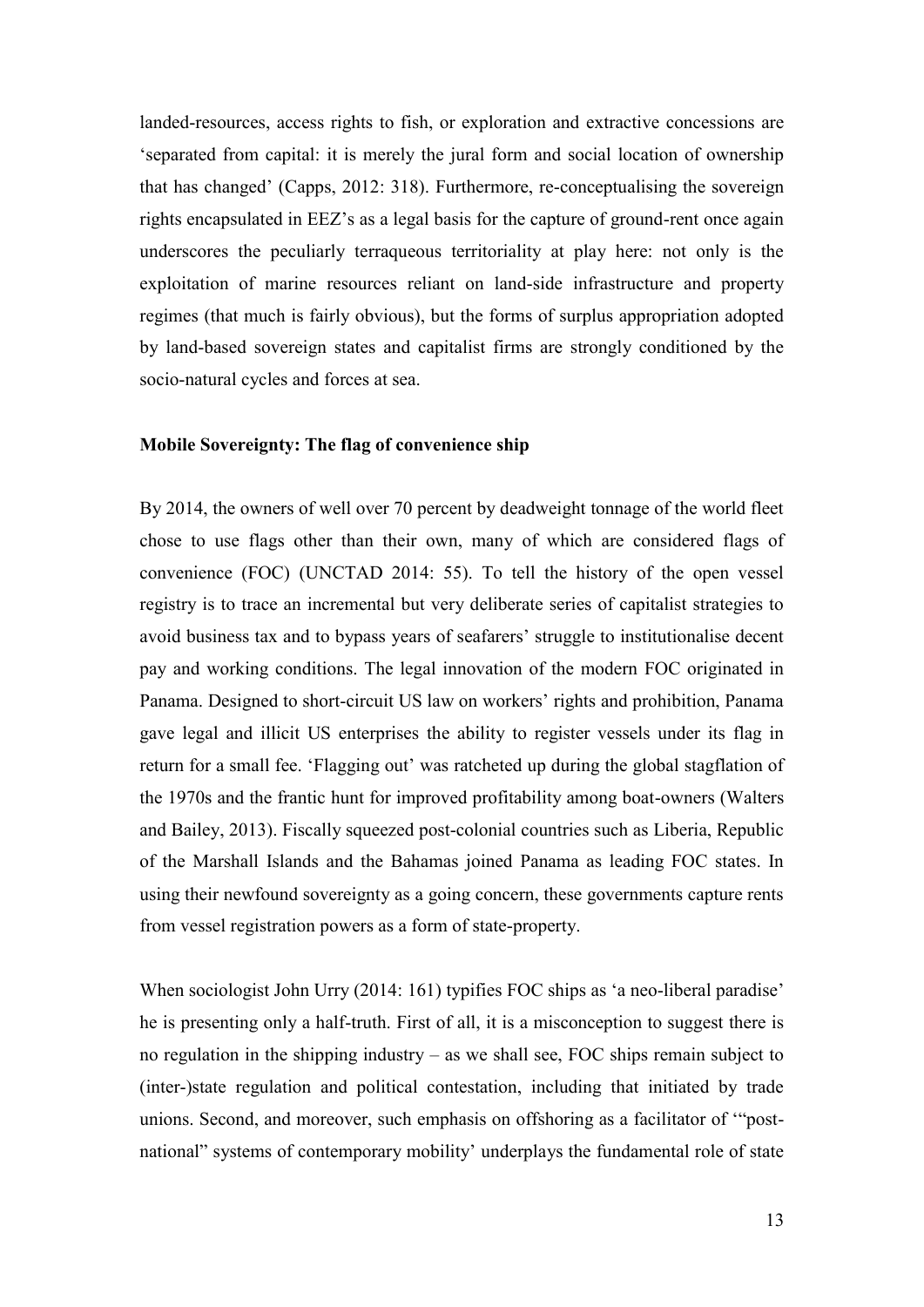power in authoring globalisation through practices and policies of *re*regulation<sup>3</sup> (Panitch and Gindin, 2012, page 9). We deal only with the first of these directly here, but in doing so pick up on some reinforcement of the second claim. As with the EEZ, the relationship between sovereignty, territory and appropriation for FOC boats is full of nuance and complexity.

Drawing on ideas in Barkan's *Corporate Sovereignty* (2013), it is helpful to conceptualise FOC vessels as terraqueous territories in two senses: as sovereign spaces and as a strategy of accumulation. First, when a sovereign is outside its territorial limits and meets another sovereign, the potential conflict of laws that ensues is mediated by the concept of comity, wherein deference or courtesy is show between sovereigns. While sovereignty is normally associated with an exclusive territory, comity provides a way for sovereigns to interact in shared space and settle disputes 'over the application of territorial laws in an international context' (Barkan, 2013, page 89) such as the high seas. In this way, the law of the flag state establishes borders and territorialises space on board the boat even when steaming through another state's sovereign waters. 'The story of comity' Barkan suggests, 'explains how companies [including shipping firms] carved out legal autonomy by inhabiting the negative spaces of the international state system' (Barkan, 2013, page 108). Here the particular relation between land and sea becomes sharply apparent, as legal principles like comity stitch together sovereignty, territory and appropriation in a global ocean otherwise deemed to be lawless and unruly. And it is perhaps this relation that leads Steinberg (2009, page 467) to argue that '[m]ovement, beyond and across, as well as within a bounded territory, serves to reproduce the territory that is being bounded'. Even when falling under another state's 'static' domain of sovereign rights in an EEZ, the principle of comity means that the boat owner/captain are subject principally to the regulations of the flag state (at least in regard to labour standards on the boat).

Second, given that a characteristic of the open registry is the ability of shipowners to 'buy' a sovereign and thus the legal jurisdiction that regulates their activities, shipowners *produce* territory as an accumulation strategy. Shipowners use sovereignty invested in state jurisdiction to cut crew costs and undermine the self-

<u>.</u>

 $3$  At sea this is often manifest in the almost farcical cases of home governments subsidising FOC ships that are trying to avoid government quotas and/or regulations (De Sombre and Barkin, 2011: 69).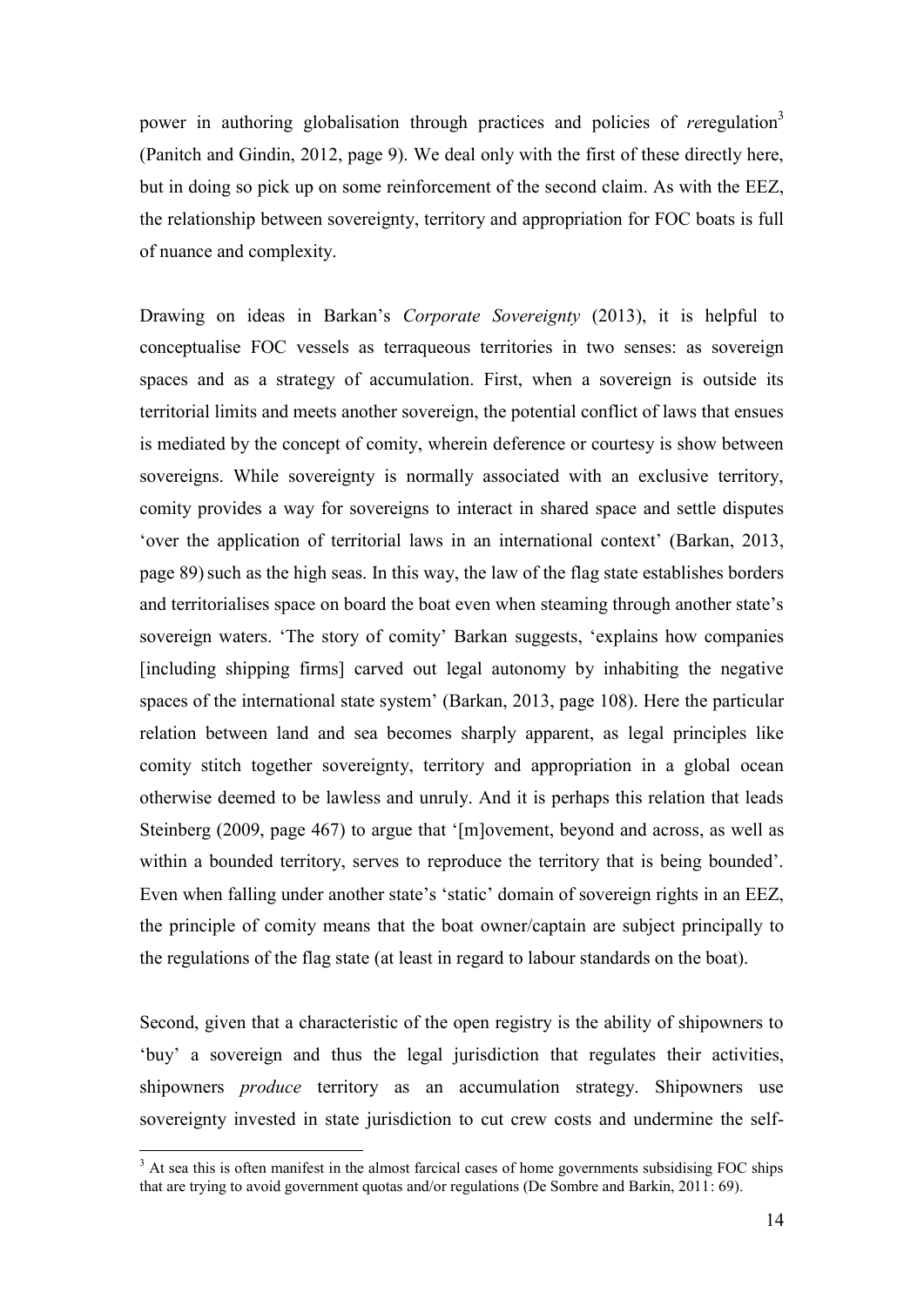organisation of labour, as well minimising tax bills and avoiding agreements on fishing quotas. Fishers and seafarers started and ended the twentieth century working in the world's most dangerous jobs (Walters and Bailey 2013). Both fall easily between the cracks of regulatory jurisdiction: flag state, port state, vessel owner, crew agency, national waters, high seas. Given the jurisdictional complexity of maritime labour regimes it is no surprise that they are among the first examples of *international* labour regulation, and have more occupation-specific regulation at the International Labour Organisation than for any other job (Couper et al., 1999). It is impossible to avoid the rich irony accompanying a system of 'open' registers camouflaging some of the world economy's worst working practices and most opaque ownership and taxation structures; the FOC regime underwrites all the surface speed, flexibility and mobility privileged by capital whilst condemning those who work and live in the ship's lower quarters to confinement, regimentation and domination. As Leon Fink puts it in his book *Sweatshops at Sea*, for workers the FOC regime is 'a stunningly unique economic phenomenon. In one sweep of a pen …an entire ship's labour force could be transferred overnight to the jurisdiction and sovereignty of a new national "master"' (Fink, 2014: 178). While Elizabeth De Sombre's study of the application of international regulation to FOC vessels found a 'race to the middle' in terms of environmental and safety standards, this was less the case for labour standards (De Sombre, 2006: 260-63). To take the example of work on fishing boats that is symptomatic of open registries: reliable data on deaths and injuries do not exist because most countries fail to systematically report them (Couper et al. 1999; Walters and Bailey, 2013). In contrast to factories and fields, fishing circumscribes physically the labour process to floating platforms of production that can transcend jurisdictions in various ways (e.g. legally through FOC and/ or geographically following the fish between EEZs and the legal grey zone of the high seas). The ship in this regard becomes what Jonathan Bach (via Bruno Latour) calls an 'immutable mobile' (2011) – an object that moves through space without thereby losing its property as a site of production. This makes one of the world's most dangerous jobs also among the most weakly regulated, both in policy and practice.<sup>4</sup> While the close working environment of a fishing boat can spur solidarity among crew, this is often countered by boat owners pitting different nationalities of crew against each other such as on board the

<u>.</u>

<sup>&</sup>lt;sup>4</sup> For example, fishing crew were explicitly excluded from the 2006 ILO Maritime Labour Convention, Article II $(4)$ .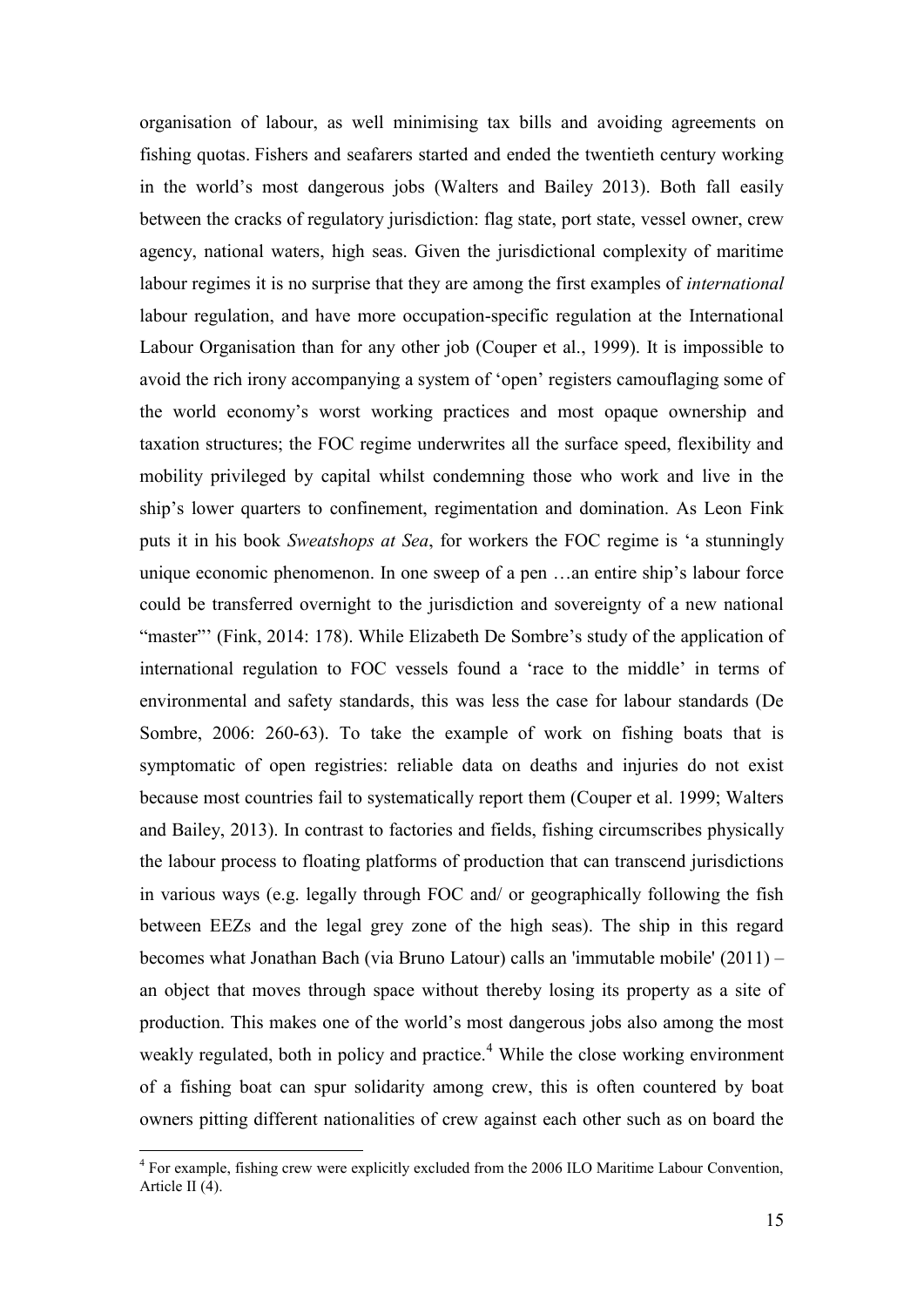boats of the EU tuna fleet in the Western Indian Ocean where French able-bodied crew receive a basic salary (e.g. without catch share) of  $E1,100$  per month while Malagasy and Seychellois crew receive only  $E207$  and basic pay for Senegalese crew is reportedly somewhere in-between the two.<sup>5</sup> Restriction to a space that is only ever contiguous with other jurisdictions and workers while on-shore, limits the organisational power of labour, despite the crew's spatial proximity – even though this in turn creates difficulties for management of labour control such as different languages and cultures of work onboard.

Despite these constraints, it is organised labour, not states, that has part-blocked the anti-labour tide of open registries. The FOC is not an automatic or smooth strategy for capitalist accumulation. It is contested by considerable sources of countervailing power, such as the International Transport Workers' Federation (ITF) FOC campaign. For example, the proportion of FOC ships with ITF agreements grew from less than 8 percent in 1990 to over 30 percent in 2000 (Lillie, 2005; Fink, 2014). Notwithstanding this impressive gain, it must be remembered that ITF agreements are only with particular flags and for specific periods (2000 was a particularly 'good year'); that secondary action (i.e. port worker solidarity with FOC crew) is only legal in very few places now; and, related, that 'traditional' dock workers' unions – the ITF's  $'$ industrial muscle' – are on the decline in many places. $^6$ 

The flags of sovereign states produce a mobile border onboard, which in turn reproduces distinctive terraqueous territorialities on land. The motley crews on contemporary FOC vessels form part of a much longer history of mobile hierarchies on ships, leading to all sorts of contradictory spatial forms onshore: from the polyglot and multi-ethnic neighbourhoods of port towns to the legal challenges posed by the status of foreign seafarers resident in metropolitan lands. The dialectic of circulation and accumulation so intrinsic to the history of capitalism and the sea has been accompanied by conflicting spatial phenomena such as the pioneering role of seafarers and dockworkers in working-class internationalism on the one hand (Linebaugh, 2003; Featherstone, 2015), and the most rigid racial segregation and

<sup>&</sup>lt;sup>5</sup> Personal communications, multiple representatives of EU fleets and crew, Madagascar (December 2013) and Seychelles (January 2014).

<sup>6</sup> Personal communication, ITF representative December 2014.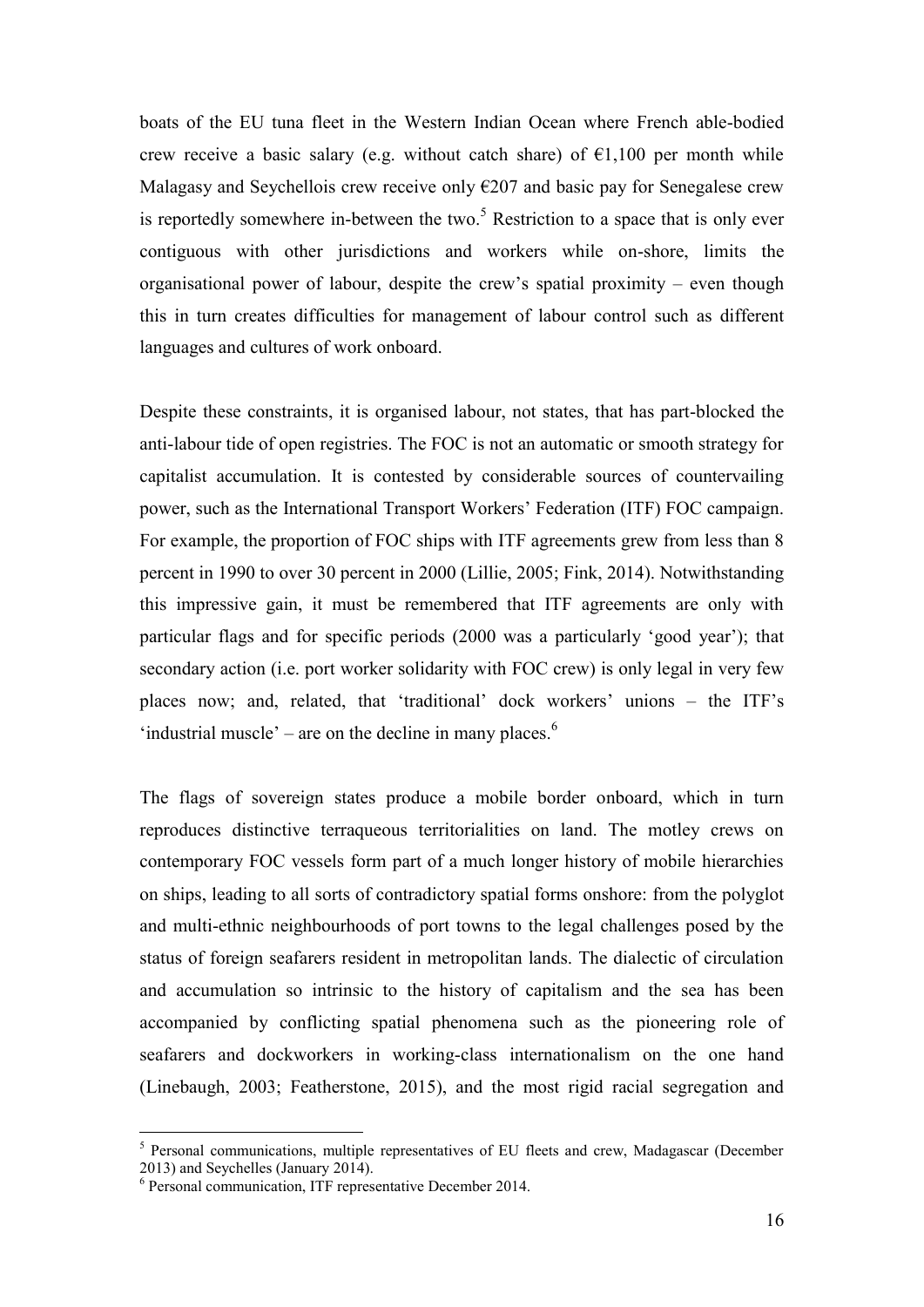domination of maritime workers reflected in the distribution of space and rights both aboard and ashore on the other (Balachandran, 2012). Like their so-called 'lascar' predecessors, Filipino, Burmese, Cambodian or Bangladeshi seafarers today occupy the lower rungs of the industry, working under murky terms and conditions facilitated by the FOC regime, and driven to sea by prospects of repatriating remittances to their grossly unequal homelands. As in other sectors highly reliant on migrant labour, the shipping and fishing industries exploit the flexible, low cost but highly-controlled labour process afforded by the open registry system. Yet the difference is that, at sea, it is the floating capital that is in constant movement; labour remains relatively static within the factory ship, and the possibilities of shore leave are highly restricted. In extreme, though hardly rare cases, seafarers are in effect imprisoned for years on ships, acting as bonded and even slave labour tied by land-side debts and obligations to shipowners and operators (McDowell et al., 2015). The integrated network of legalbureaucratic and market power sustaining the open registry regime from land thus contrasts – and has a corollary – in the isolation, precariousness and vulnerability of fishers and seafarers working on FOC ships at sea. These uniquely terraqueous organisations of space deliver distinctive geographies of labour exploitation, identity and solidarity.

In sum, the 'open registry' regime illustrates how fishing vessels in particular are never far off land when they're at sea: they carry with them all of the characteristics of a land-based labour process associated to say, mining – ethnic segmentation of the workforce, strict labour discipline, repetitive tasks, combination of workplace and lifeworld in a single confined space. Similarly, the open registry ship carries the jurisdiction of its purchased sovereignty in the FOC. Yet, while on the high seas, the ship is also a space within a space, moving the economic activity within its hull across a limitless surface. Workers producing value within and across these spaces, on the other hand, are subject to an altogether narrower territoriality – one defined by the contained, restricted and deeply hierarchical workplace that is the factory ship.

#### **New territorialities of Ocean Governance: Counter-piracy**

At first sight, the choice of piracy as an illustration of capitalist territoriality at sea might appear perverse. Piracy – and its legitimate sibling, privateering – are after all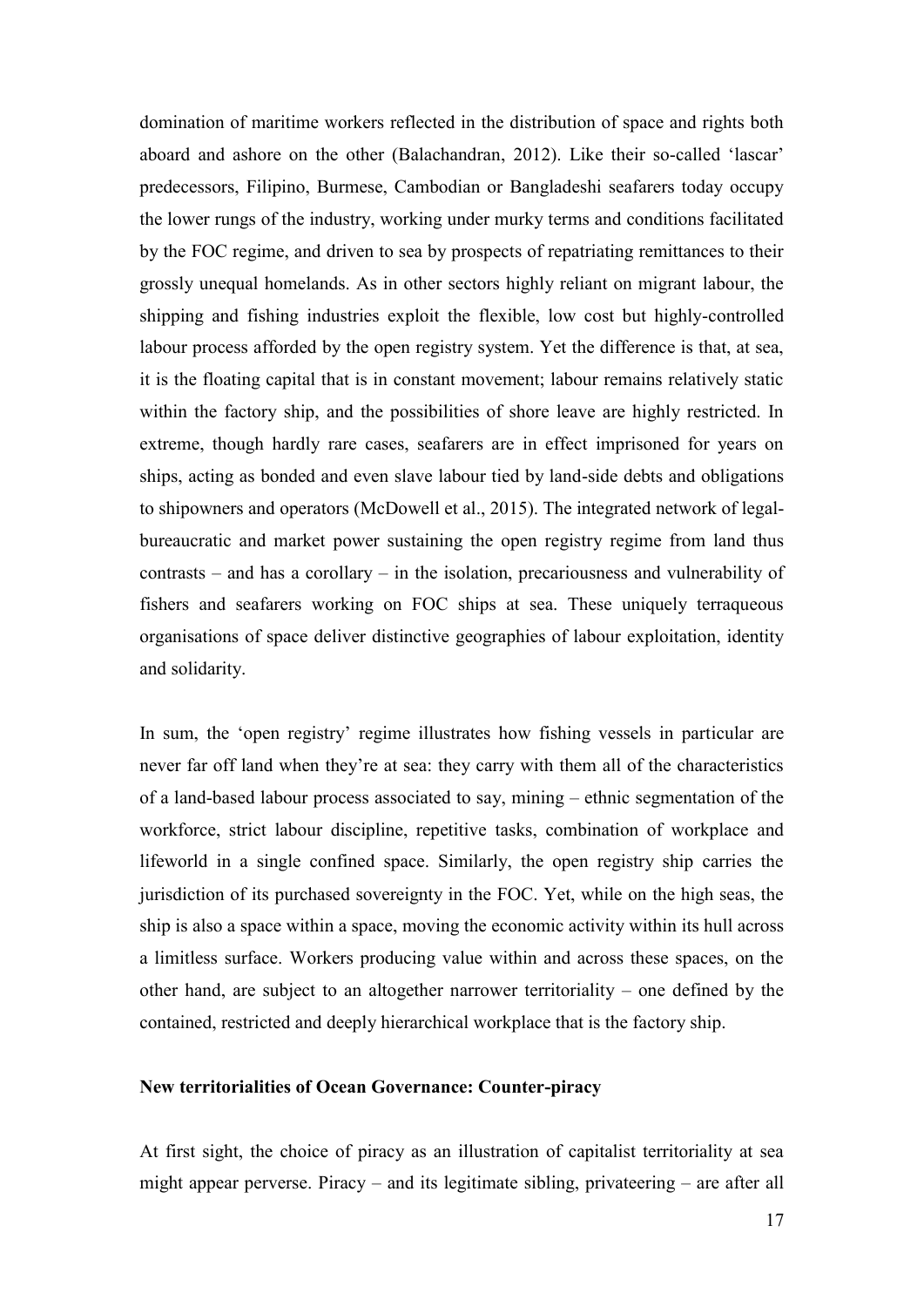phenomena chiefly associated to non-capitalist, mercantilist empires. Despite its concentrated occurrence today in hotspots off western Africa, the Malacca Straits, Celebes and Sulu Seas and, since the 2000s, the north and western Indian Ocean, piracy remains a relatively marginal practice in global politics. Yet the incidence of piracy in the Gulf of Aden and its environs has in the past couple of decades occasioned much geopolitical anxiety, and produced multilateral counter-piracy initiatives which are noteworthy in understanding the terraqueous territoriality of capitalism today.

Contemporary piracy is significant chiefly because it challenges the capitalist world order in at least three kinds of ways (Glück, 2015). First, it can block access through some of the key maritime chokepoints in the global economy – most obviously the Suez Canal and the Malacca Straits. As we have seen, oceanic sea-lanes continue to act as the main conduits for non-bulk international trade, and delays in the transit of goods can cost firms very dearly at all stages of the commodity chain (Bensassi and Martínez-Zarzoso, 2012). Second, maritime piracy presses on an Achilles' heel of the capitalist world order, namely the ambiguous jurisdiction on the high seas. On the one hand, piracy is clearly an outlawed practice in public international law, yet on the other hand, even the most powerful states – America, China, EU members and Russia – constantly run into juridical complications in combating maritime piracy. Washington and other western capitals have signed bilateral conventions with Kenya and Seychelles to avoid processing alleged pirates through their own domestic laws, instead outsourcing the task to courts in Mombasa, while China and Russia have been forced to deploy counter-piracy forces in the western Indian Ocean in defence of their own cargo fleets. Contemporary piracy has thus turned parts of the ocean-space into a laboratory for new multilateral forms of governance and force that are largely absent on land (Dua, 2015). Finally, the experience of Somali piracy in particular has driven home the point that the high seas and unpoliced EEZs act as the dumpsite (both literally and figuratively) of land-side crises and pathologies – be they so-called collapsed states or the illegal disposal of toxic waste (Schneider and Winkler, 2013). The ocean-world appears in these cases as the space of exception, where the laws and powers of the sovereign state are seemingly suspended in order to address the peculiar challenges of sea-borne violence and illegal practices. To that extent, the sea presents itself to the dominant powers as a disorderly geopolitical sphere in dire need of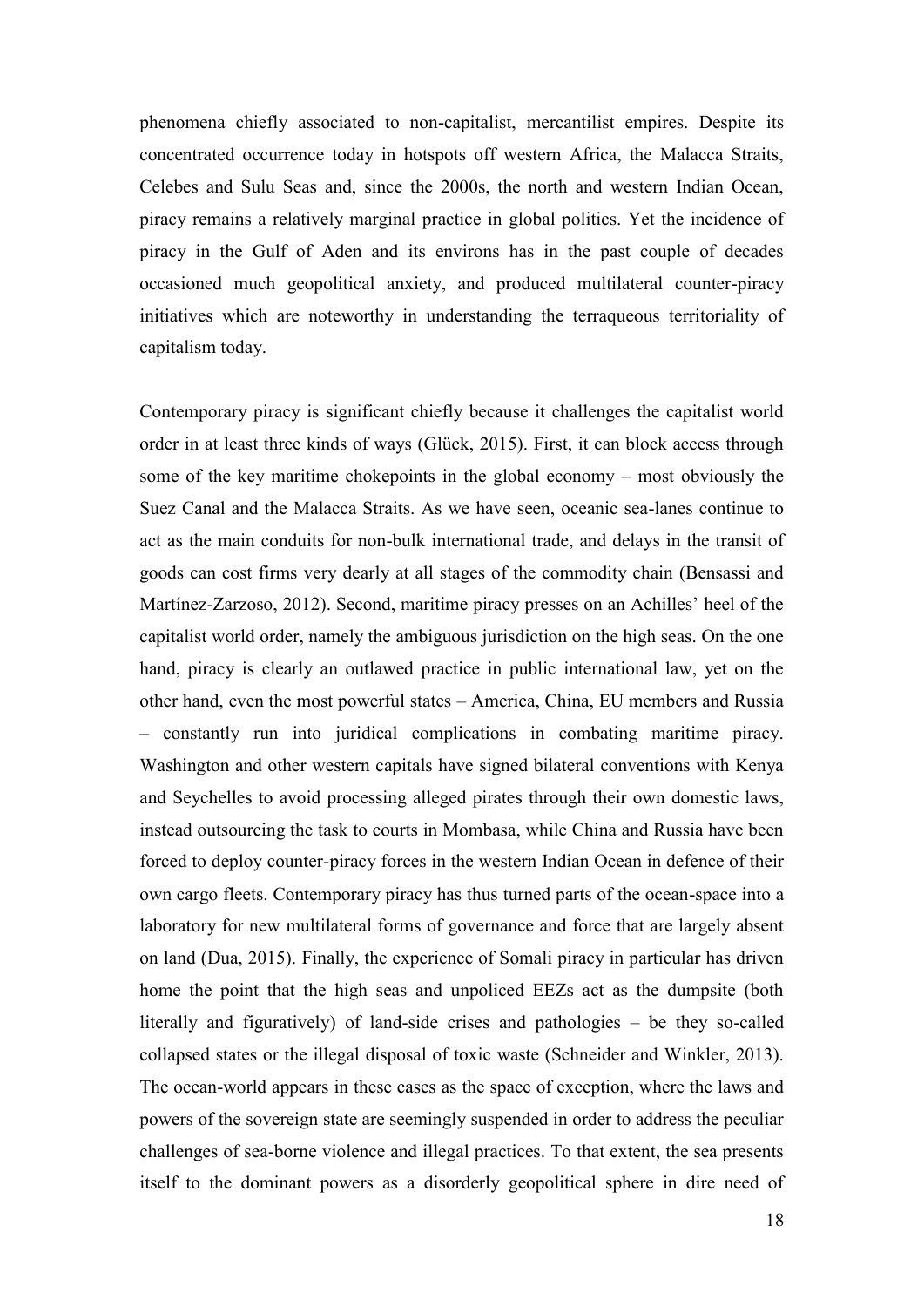regulation, policing and management so that the uninterrupted and unimpeded flow of commodities across the planet can be guaranteed. Let us briefly consider each of these three challenges by way of specifying how the relationship between contemporary piracy and global capitalism has forged distinctive expressions of a terraqueous territoriality.

In August 2011, a group of maritime industry organisations, including the International Chamber of Shipping as well as the ITF, issued the fourth version of guidelines entitled 'Best Management Practices for Protection Against Somalia Based Piracy' (BMP4).<sup>7</sup> The document produces an explicit territorialisation of a High Risk Area in the Gulf of Aden defined as 'an area bounded by Suez and the Strait of Hormuz to the North,  $10^{\circ}$ S and  $78^{\circ}$ E'.<sup>8</sup> This particular area is one of several zones in the north and western Indian Ocean (the Internationally Recommended Transit Corridor – IRTC – and the Extended Risk Area are two others mapped in Figure 1) that have over the past decade or so been delimited, monitored and patrolled by a combination of diverse state and private organisations – from the UK Maritime Operations (UKMO) office in Dubai, to the Maritime Security Centre, Horn of Africa (MSCHOA), 'an initiative established by EU NAVFOR with close co-operation from industry' (EU NAVFOR, 2016). Such exercises have adopted some of the core characteristics of transnational governance – multilateralism, 'hybrid' (militarycivilian) mandates and public-private partnerships. The UN's 2008 Security Council Resolution 1816, the first of several such resolutions on Somali piracy, occasioned the establishment of the EU NAVFOR (initially Operation ATALANTA, and from 2009 complemented by NATO's 'Operation Ocean Shield' and Combined Task Force-151), ostensibly to protect World Food Programme (WFP) and African Union Mission in Somalia (AMISOM) vessels from piratical attacks both in Somali and international waters. This humanitarian mandate was, however, from the beginning informed by a wider commercial concern, clearly (if somewhat surreptitiously) stated in the IMO's Resolution A1002 adopted in November 2007, which called on the UN to recognise 'the strategic importance of the navigational routes along the coast of Somalia for regional and global seaborne trade and the need to ensure that they

1

<sup>7</sup> Available, *inter alia*, on the NATO Shipping Centre website: http://www.shipping.nato.int/Pages/BMP.aspx

 $8$  Revised from December 2015 to a reduced area encompassing a Red Sea latitude of 15 $\degree$ N; latitude  $22^{\circ}$ N in the Gulf of Oman; an Eastern limit at longitude  $065^{\circ}$ E; and a southern limit at latitude 5°S.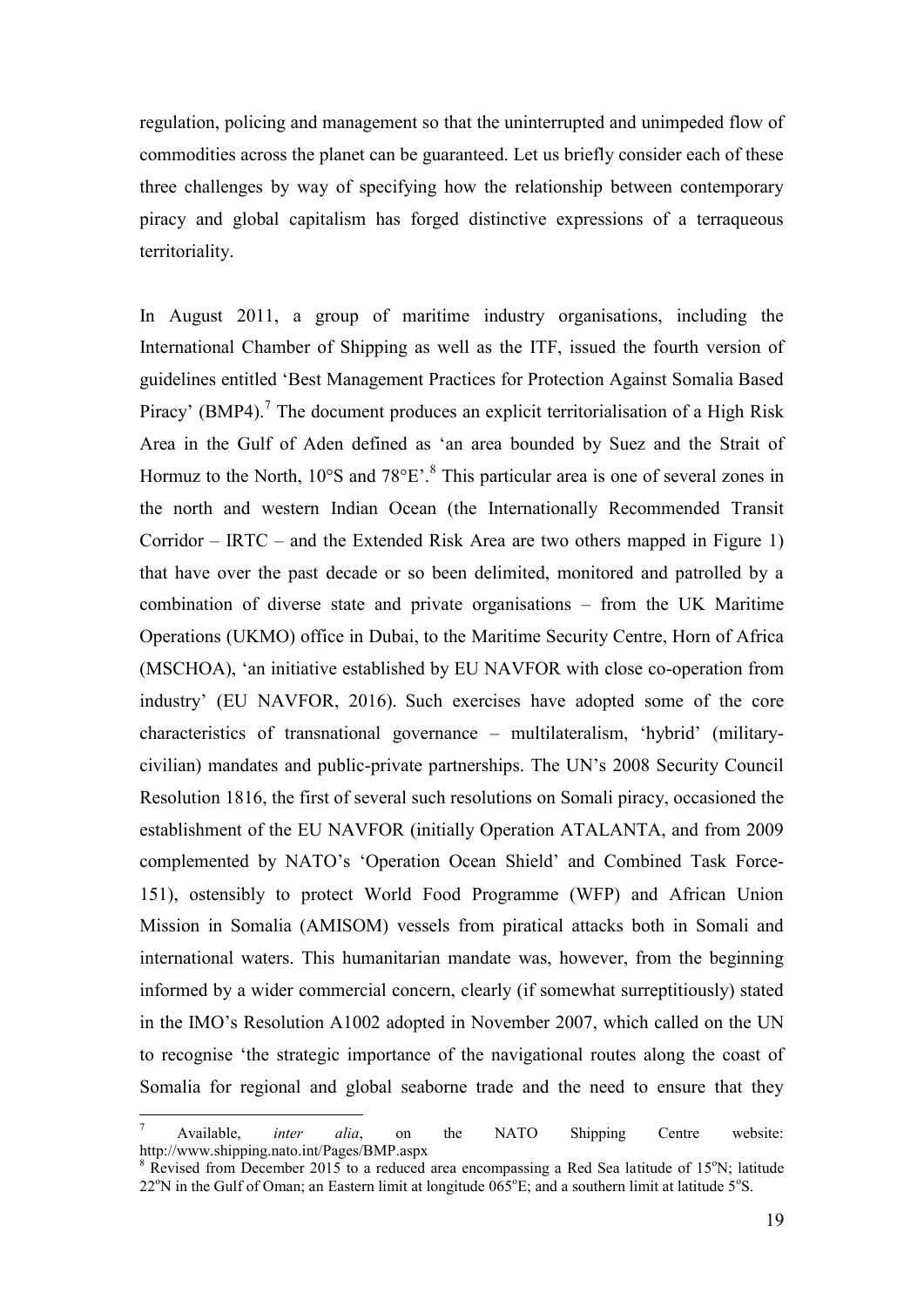remain safe at all times' (IMO, 2017). There is therefore no mystery to the motivation behind this (re)territorialisation of the north and western Indian Ocean: as the reach of the Extended Risk Zone indicates, even if its origins lie in the WFP and AMISOM humanitarian effort in Somalia, counter-piracy in the Gulf of Aden has plainly become a policing and governance exercise aimed at securing the maritime circulation of commodity capital through that strategic region.

## **Figure 1: International Bargaining Forum Map of Warlike and Risk Areas and Zones, as of July 2014**

[FIGURE 1 HERE PLEASE]

<u>.</u>

Much of this is uncontroversial, but the distinctive terraqueousness of these counterpiracy initiatives is perhaps less obvious. For a start, because most piratical attacks take place outside of territorial waters it is almost impossible to patrol the whole extent of the designated risk areas. Instead the latter are monitored, controlled and supported from strategic coastal bases and offices in Djibouti, Dubai or Seychelles (the operational HQ of MSCHOA is further inland, in Northwood, Herefordshire!). The contemporary attempt at policing the flowing sea from fixed land thus generates new imperial geographies as counter-piracy campaigns re-colonise older imperial outposts and recharge these locations with the mission of rendering the unruly seas stable and secure. Moreover, for all their high-tech attempts at delimiting the sea as authorities try to do on land, the distinctive geo-physical features of the ocean remain stubbornly resistant to governance regimes seeking to guarantee a 24/7, 365-days a year passage through the perilous waters of the Gulf of Aden. Transit through the IRTC is statistically safest at night-time, while the BMP4 itself recognises that seasonal weather conditions can significantly affect the patterns of pirate activity.<sup>9</sup> Finally, and perhaps most importantly, the efforts at territorialising sections of the ocean through counter-piracy regimes create new valorisations of risk that bind land and sea in peculiar ways. The incidence of piracy increases the risk and therefore the costs – labour, insurance, fuel – of transit across the Gulf of Aden. The mapping of

<sup>&</sup>lt;sup>9</sup> 'Pirate activity generally reduces in areas affected by the South West monsoon, and increases in the period following the monsoon. The onset of the North East monsoon generally has a lesser effect on piracy activity than the South West monsoon'. (BMP4, 2011: 3).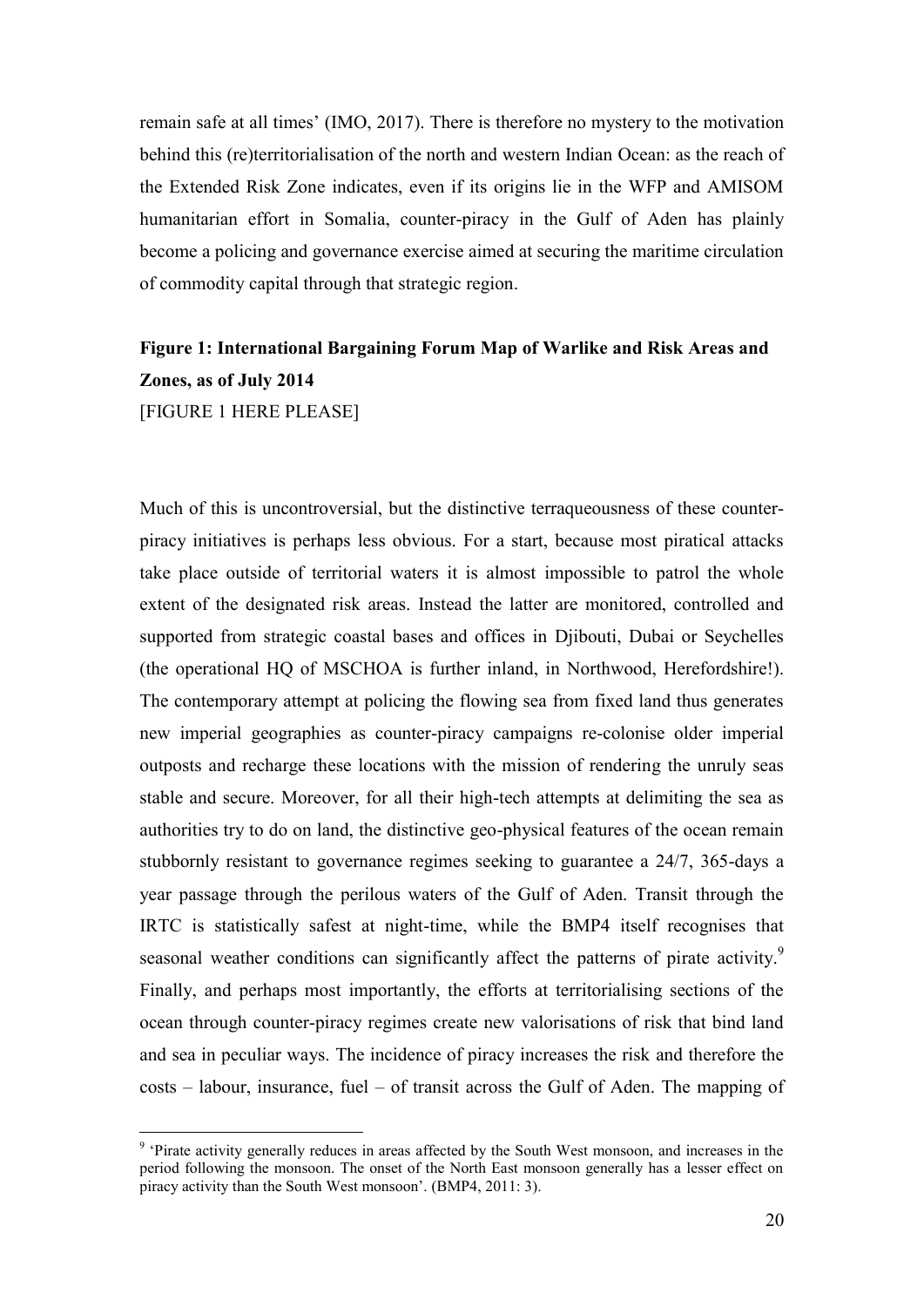High Risk Areas has direct implications for the terms and conditions of seafarers working on vessels in those areas. The International Bargaining Forum (IBF), the union-employer negotiating body for the maritime industry, has agreed to a series of bonuses, compensation packages and rights to refuse sailing within those designated areas. Similarly, on some calculations, the excess costs of insurance premiums resulting from Lloyds Market Association declaring the Gulf of Aden a 'War Risk Area' in 2008 amount to anything between US\$ 460 million to US\$ 3.2 billion a year (One Earth Future, 2012).

None of these phenomena – remote control and command, the 'friction' of weather patterns, the increased premiums in high risk zones – are necessarily unique to the high seas. But they are distinctive as the scale and fluidity of the global ocean precludes the traditional terrestrial response to such predicament: occupation through settlement. Multilateral governance initiatives like those off the coast of Somalia that try to make the sea safe for commodity circulation, have to battle with the challenge of enforcing the monopoly over the means of violence within designated high risk areas that are in constant motion. The attempts at transcending the sea-land divide through the delimitation and pacification of maritime zones in fact generate new spatial configurations which in many respects reinforce that very duality (whilst acknowledging their interconnection): counter-piracy takes on a multilateral character at sea, but regional states and their onshore coastal facilities acquire a critical geopolitical role; the supposedly free seas become increasingly regulated and enforced from land by regimes of risk such as insurance premiums, special employment terms and conditions, or corporate security-proofing.

In the past few decades, states and capital interests have struggled to give greater definition to this legal ambiguity through the (re)regulation of maritime space. In the case of contemporary piracy, as we have seen, a combination of multilateral counterpiracy initiatives and the invocation of universal jurisdiction has resulted in attempts at territorialising the sea, thereby securing safe and uninterrupted passage of commercial traffic through the Gulf of Aden. The experiments in global governance have however come across geo-physical obstacles in the flowing sea and in forms of land-based territoriality (essentially sovereign control), which create distinctive problems for those seeking to police the seas – most obviously, how to process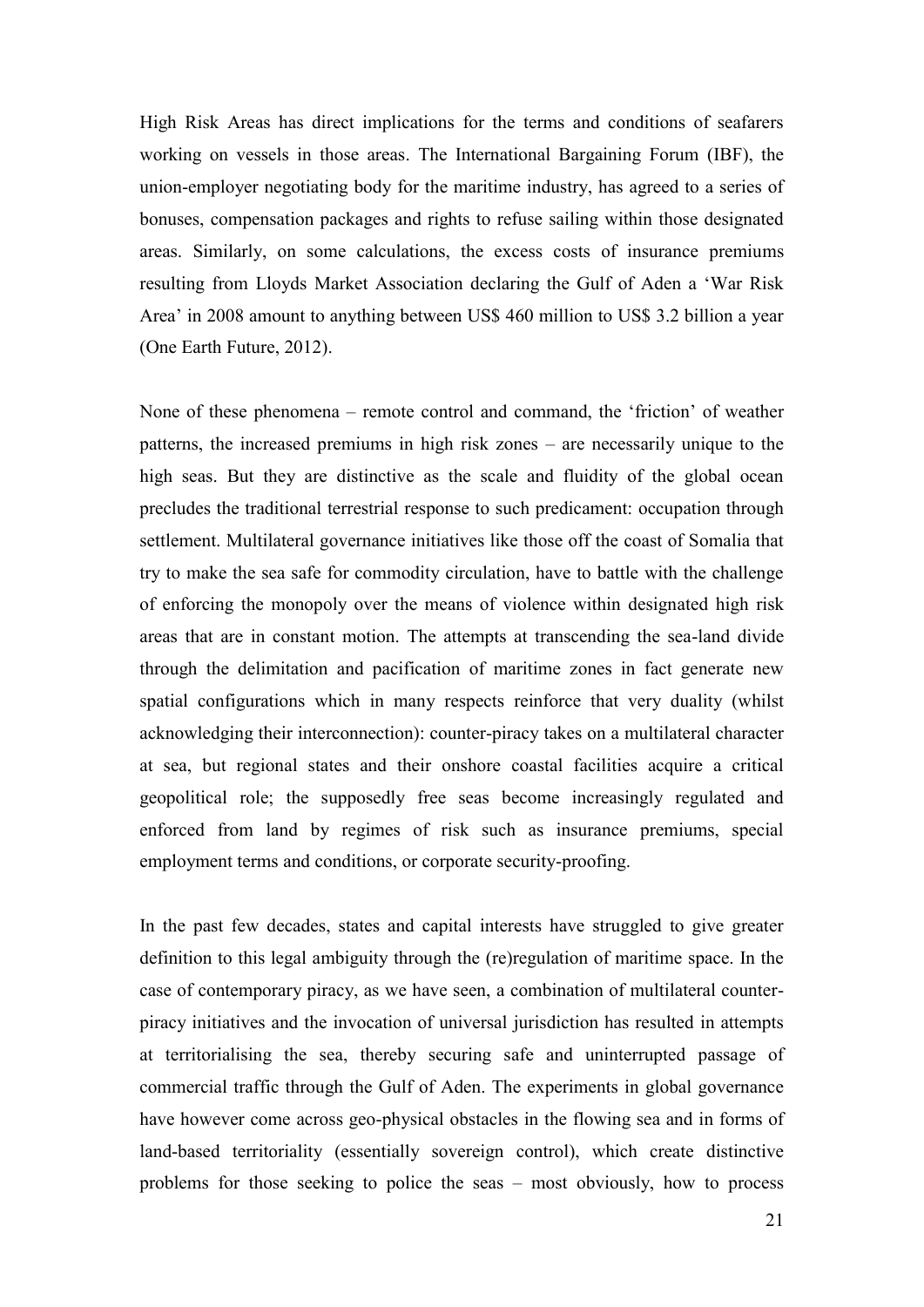suspected pirates captured in the high seas. The result has in most cases been a reconfiguration of the relationship between sovereignty, territory and appropriation that renders piratical waters off the coast of Somalia as a terraqueous zone: both delimited and patrolled, yet also associated to high risk and lawlessness. Responses to contemporary piracy, then, illustrate the tensions and contradictions in creating a world order that (in Carl Schmitt's sense) aligns order and orientation by securing the seaborne circulation of commodities through land-based systems of sovereign rule.

#### **Conclusions**

The sea is both a crucial site for the valorisation of capital – be it through extraction or transport – and a major bio-physical obstacle to its reproduction. It is simultaneously a natural resource and an arena of contested social relations; a realm of movement and freedom which nonetheless has been host to the most sophisticated regimes of hierarchical captivity – be these slaving vessels of the past or today's factory fishing ships. We have explored these tensions between capitalism and the sea through the prism of the terrestrial-maritime divide, suggesting that the distinctive features of capitalism as a mode of production constantly seek to transcend the landsea binary, thereby producing new configurations of space which we have analysed under the label of terraqueous territoriality. Although diverse human societies have through time engaged in different conceptions and practices of terraqueous territoriality, it is the advent of industrial capitalism which has in our view intensified the relationship between land and sea, attempting in the process to 'flatten' the geophysical division between solid ground and fluid water.

Carl Schmitt (2003) claimed that world orders are sustained by the convergence of order and orientation in a sequence of political occupation, legal delimitation and economic appropriation. We have given this schema a Marxist twist by focusing instead on the interaction between sovereignty, territory and appropriation in the global ocean. By exploring the (re)configuration of these three domains of power in the practices of EEZs, open registers and counter-piracy we have sought to demonstrate how capital's encounter with the sea generates all kinds of complex, contradictory and often conflictual attempts at resolving the inherent tension between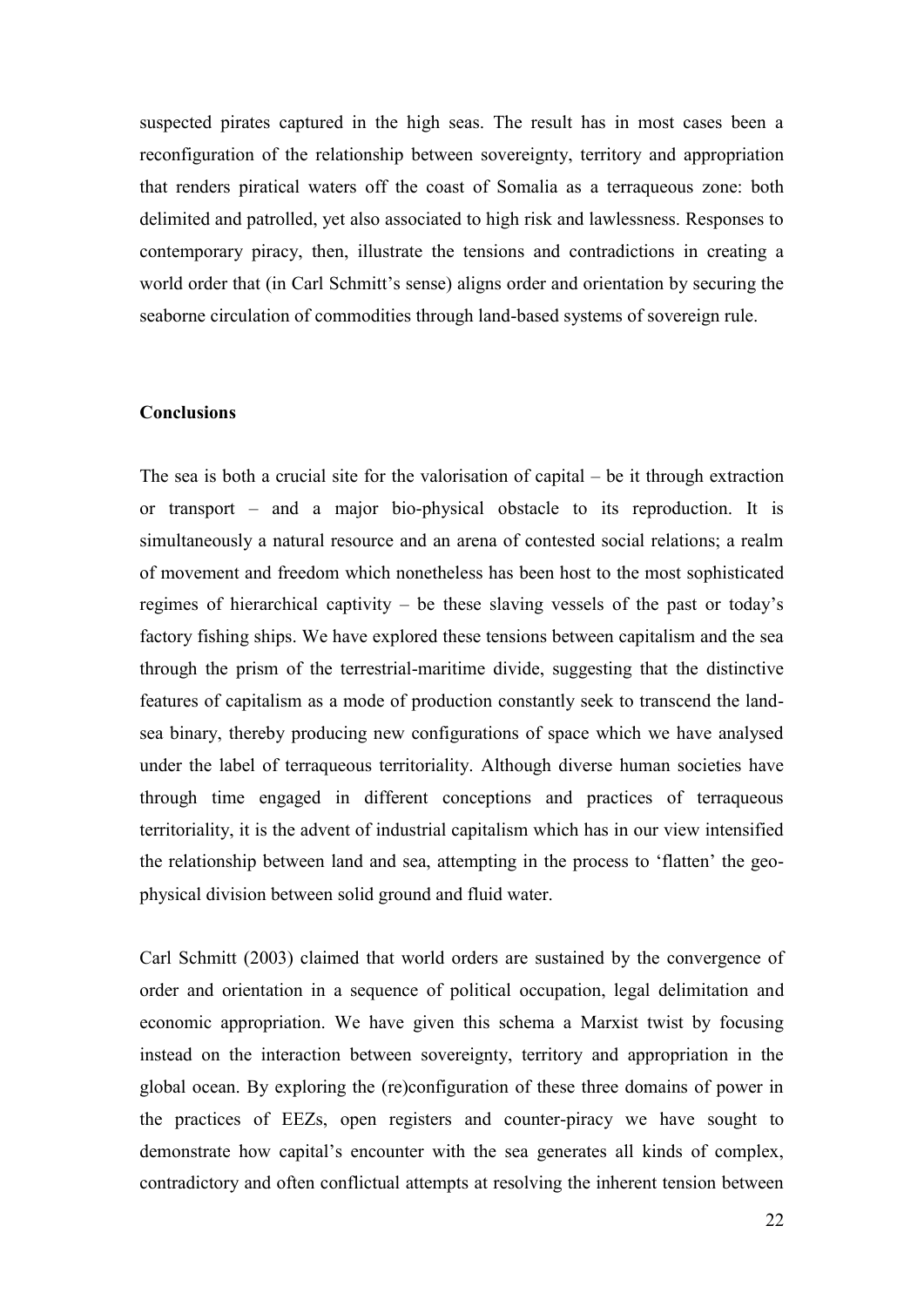a mode of production reliant on commodity circulation, yet also radically dependent on fixed social and technical infrastructure for its own reproduction. More concretely, this tension manifests itself in the multi-layered territorialisation of the ocean through the EEZ, which facilitates the appropriation of marine resources via state-landed property whilst also turning these waters and their resources into a class-antagonistic domain of wealth distribution. Similarly, the open registry ship exemplifies how the competitive imperatives of the capitalist market at sea led to the invention of a 'legal fiction' of the FOC as a mechanism exploiting the vessel's 'immutable mobility' in an ocean-space whose vast geophysical and jurisdictionally open properties facilitate poor or weak regulation of ships as sites of commodity production. Finally, we also considered the experience of contemporary counter-piracy in the Gulf of Aden as yet another instance where the critical role of the high seas as a surface of commodity circulation is compromised by the threat of blockages, inflated risk and an ambiguous jurisdiction over alleged pirates. As in the case of the ocean enclosures, counterpiracy has yielded new regimes of multilateral governance and control of the high seas aimed fundamentally at securing the existing world order.

For all their differences, all these cases indicate the various ways in which the relation between capitalism and the sea creates distinctive spatial and juridical forms aimed at reconciling the production, appropriation and distribution of value in our terraqueous world. These are always political in the sense that they involve disputes over power (even when agreement is reached) – be they among states, between capital and labour, firms and campaign groups, or a combination of all these. But these political antagonisms over wealth and power, we have argued, acquire a specific character when land meets sea. They are conditioned by the particular interaction between natural forces of the global ocean (its movements, currents, weather-patterns and geographical features) and the social forms typical of industrial capitalism (the integration of the circuit of capital). The terraqueous character of their relationship is both cause and effect of capital's distinctive organisation of sovereignty, territory and appropriation at sea.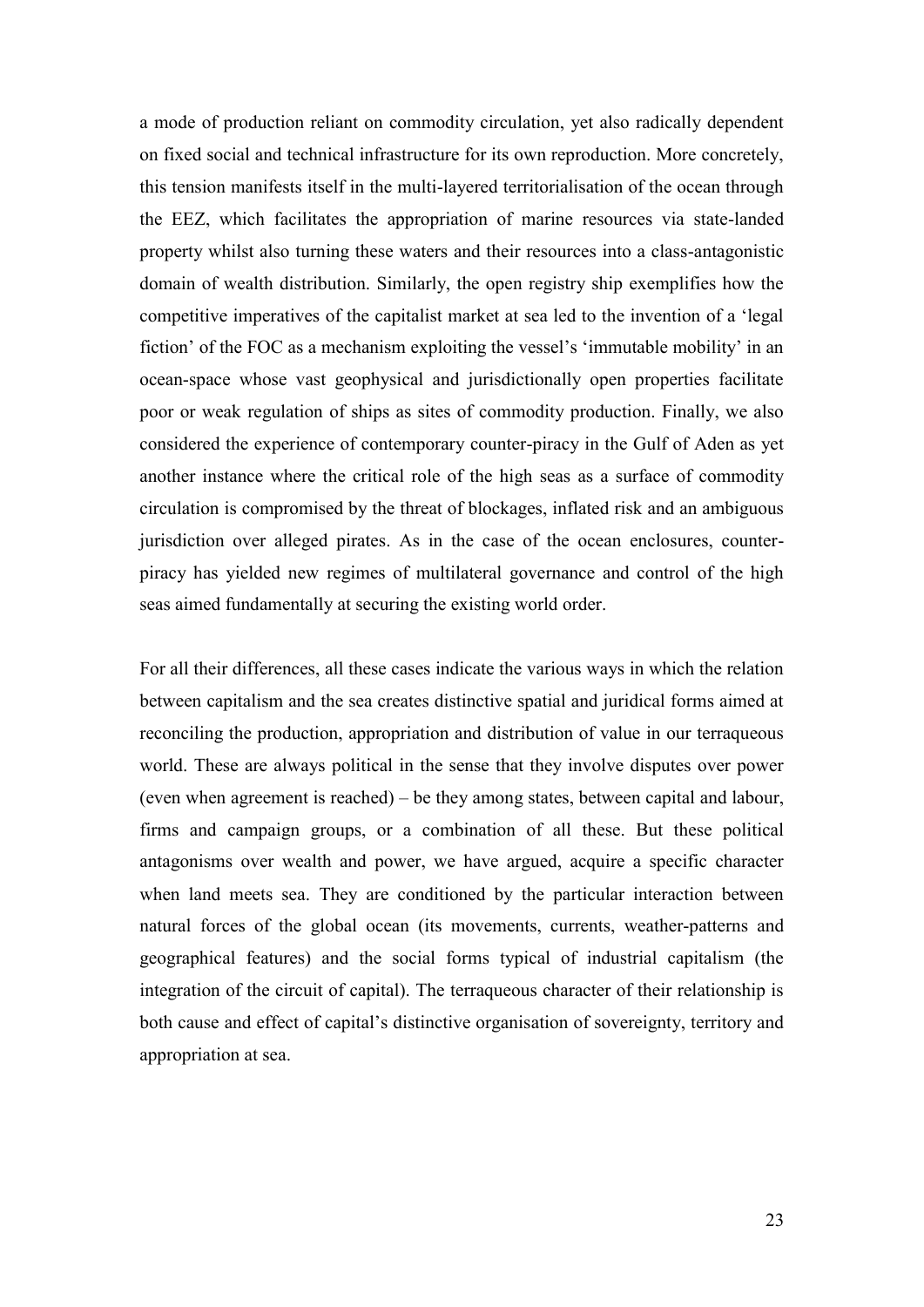#### **References**

- Appel H (2012) Offshore works: oil, modularity, and the how of capitalism in Equatorial Guinea. *American Ethnologist* 39(4): 692-709.
- Bach J (2011) Modernity and the urban imagination in economic zones. *Theory, Culture & Society*, 28(5): 98-122.

Balachandran G (2012) *Globalizing Labour? Indian Seafarers and World Shipping, c.1870-1945*. Oxford: Oxford University Press.

Banaji J (2016) Merchant capitalism, peasant households, and industrial accumulation: integration of a model. *Journal of Agrarian Change* 16(3): 410–431.

- Barkan J (2013) *Corporate Sovereignty: Law and Government under Capitalism*. Minneapolis: University of Minnesota Press.
- Bear C (2013) Assembling the sea: materiality, movement and regulatory practices in the Cardigan Bay scallop fishery. *Cultural Geographies* 20(1): 21-41.
- Bensassi S and Martínez-Zarzoso I (2012) How costly is modern maritime piracy to the international community? *Review of International Economics* 20(5): 869- 883.
- Benton L (2010) *A Search for Sovereignty: Law and Geography in European Empires 1400-1900*. Cambridge: Cambridge University Press.
- BMP4 (2011) Best management practices (BMP4) for protection against Somalia based piracy, London: International Maritime Organisation.
- Brenner R (2001) The low countries in the transition to capitalism. *Journal of Agrarian Change* 1(2): 169–24.

Bridge G (2013) Territory, now in 3D!. *Political Geography* 34(A1-A4): 55-57.

- Campling L (2012) The Tuna "commodity frontier": business strategies and environment in the industrial tuna fisheries of the Western Indian Ocean. *Journal of Agrarian Change* 12(2-3): 252-278.
- Campling L and Havice E (2013) Mainstreaming environment and development at the WTO? fisheries subsidies, the politics of rule-making and the elusive "triple win". *Environment and Planning A* 45(4): 835 – 852.
- Campling L and Havice E (2014) The problem of property in industrial fisheries. *Journal of Peasant Studies* 41(5): 707-727.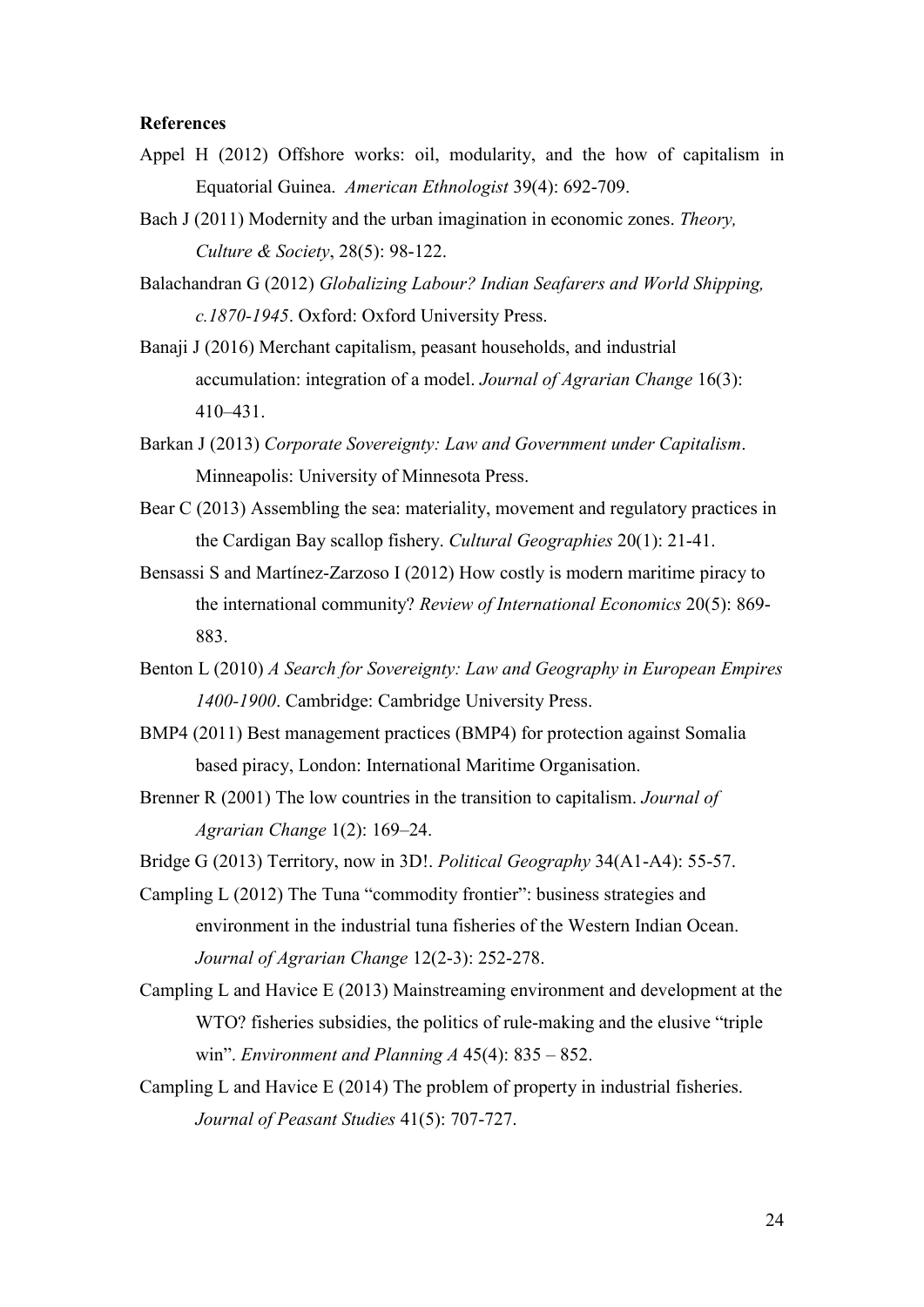- Campling L, Havice E and Ram-Bidesi V (2007) *Pacific Island Countries, the Global Tuna Industry and the International Trade Regime*. Honiara: Pacific Islands Forum Fisheries Agency.
- Capps G (2012) A bourgeois reform with social justice? The contradictions of the Minerals Development Bill and black economic empowerment in the South African platinum mining industry. *Review of African Political Economy* 39(132): 315-33.
- Chalfin B (2015) Governing offshore oil: mapping maritime political space in Ghana and the Western Gulf of Guinea. *South Atlantic Quarterly* 114(1): 1-118.
- Colás A (2016) Barbary coast in the expansion of international society: piracy, privateering, and corsairing as primary institutions. *Review of International* Studies 42(5): 840-857.
- Colás A (2007) *Empire*. Cambridge Polity.
- Couper AD with Walsh BJ, Stranberry BA and Boerne GL (1999) *Voyages of Abuse: Seafarers, Human Rights and International Shipping*. London: Pluto.
- De Alessi M (2012) The political economy of fishing rights and claims: the Maori experience in New Zealand. *Journal of Agrarian Change* 12(2-3): 390–412.
- De Fontaubert C, Lutchman I (2003) *Achieving Sustainable Fisheries: Implementing the New International Legal Regime*. Geneva: IUCN.

Delaney D (2005) *Territory: A Short Introduction*. Oxford: Blackwell.

DeSombre E (2006) *Flagging Standards: Globalization and Environmental, Safety and Labor Regulations at Sea*. Cambridge, MA: MIT Press.

DeSombre E and J S Barkin (2011) *Fish*. Cambridge: Polity.

- Dua J (2015) After piracy? mapping the means and ends of maritime predation in the Western Indian Ocean. *Journal of Eastern African Studies* 9(3): 505-521.
- EU NAVFOR 2016, 'About MSCHOA and OP ATALANTA'. Available at: <http://www.mschoa.org/on-shore/about-us> (last accessed 11 July 2017)
- Featherstone D (2015) Maritime labour and subaltern geographies of internationalism: Black internationalist seafarers' organising in the interwar period. *Political Geography* 49(Special Issue): 7-16.
- Fink L (2014) *Sweatshops at Sea: Merchant Seamen in the World's First Globalized Industry, from 1812 to the Present*. Chapel Hill, NC: University of North Carolina Press.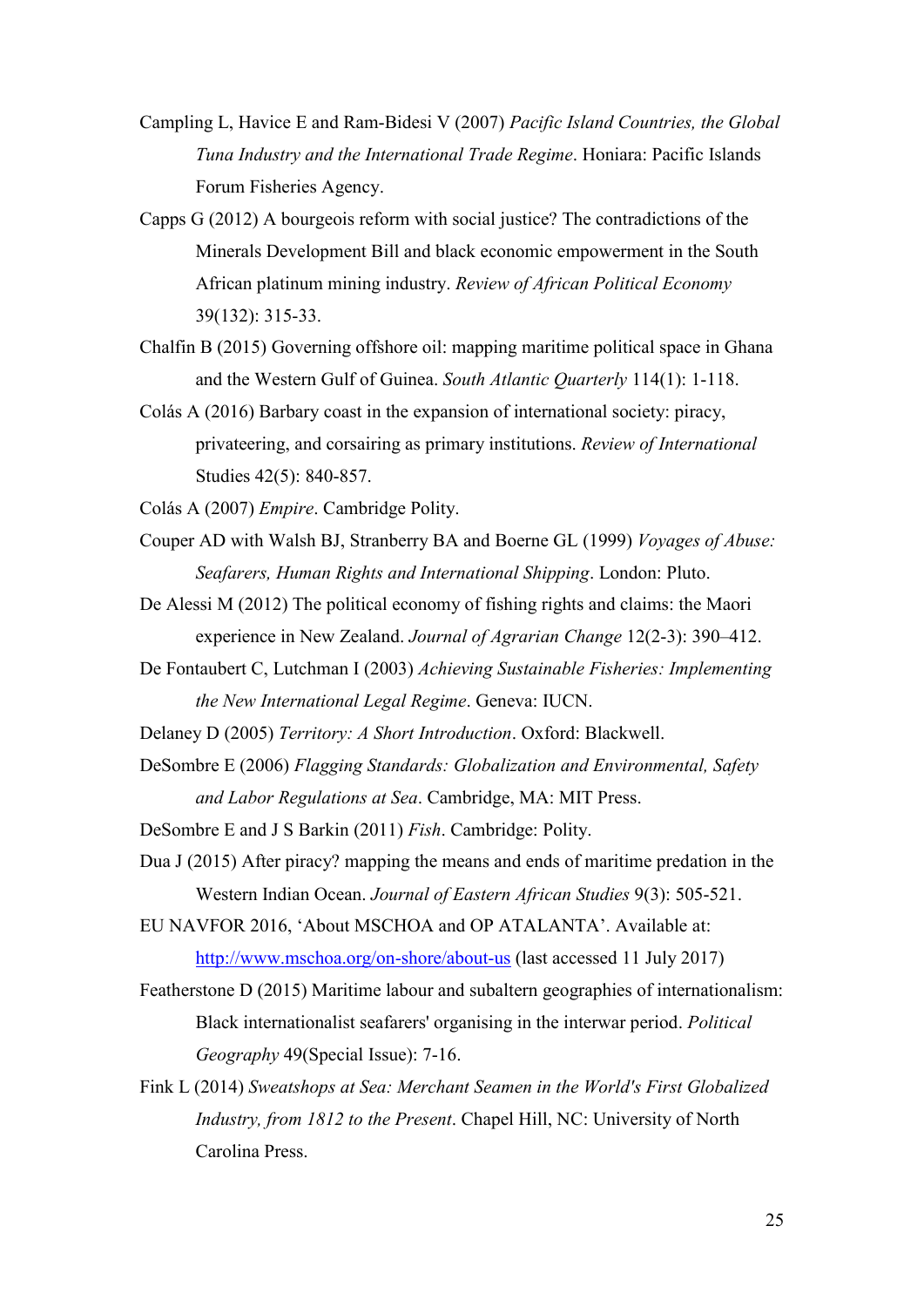- Gillis J R (2012) *The Human Shore: Seacoasts in History*. Chicago and London: University of Chicago Press.
- Gilroy P (1995) *The Black Atlantic: Modernity and Double-Consciousness*. Cambridge, Mass: Harvard University Press.
- Gindin S and Panitch L (2012) *The Making of Global Capitalism: The Political Economy of American Empire*. New York and London: Verso.
- Glück Z (2015) Piracy and the production of security space. *Environment and Planning D: Society and Space* 33(4): 1-18.
- Haas P (1990) *Saving the Mediterranean: The Politics of International Environmental Cooperation*. New York, NY: Columbia University Press.
- Hannigan J (2015) *The Geopolitics of Deep Oceans*. Cambridge: Polity.
- Havice E and Reed K (2012) Fishing for development? tuna resource access and industrial change in Papua New Guinea. *Journal of Agrarian Change* 12(2-3) 413–435.
- IMO (2007) Resolution A.1002(25) on Piracy and Armed Robbery Against Ships in Waters off the Coast of Somalia. Adopted on 29 November 2007 by the 25th session of the Assembly of the International Maritime Organisation. Available at:

[http://www.imo.org/blast/blastDataHelper.asp?data\\_id=25332&filename=A10](http://www.imo.org/blast/blastDataHelper.asp?data_id=25332&filename=A1002(25).pdf) [02\(25\).pdf](http://www.imo.org/blast/blastDataHelper.asp?data_id=25332&filename=A1002(25).pdf) (last accessed 11 July 2017).

- Kraska J (2011) *Maritime Power and the Law of the Sea: Expeditionary Operations in World Politics*. Oxford: Oxford University Press.
- Langewiesche W (2005) *The Outlaw Sea A World of Freedom, Chaos, and Crime*. London: Granta.
- Linebaugh P (2003) *The London Hanged: Crime and Civil Society in the Eighteenth. Century* London: Verso.
- Lillie N (2005) Union networks and global unionism in maritime shipping. *Industrial Relations* 60(1): 88-109.
- Longo S B and Clark B (2012) The commodification of bluefin tuna: the historical transformation of the Mediterranean fishery. *Journal of Agrarian Change*, 12(2-3): 204-226.
- Marx K (1976) *Capital: A Critique of Political Economy, Vol. I*. London: Penguin Books.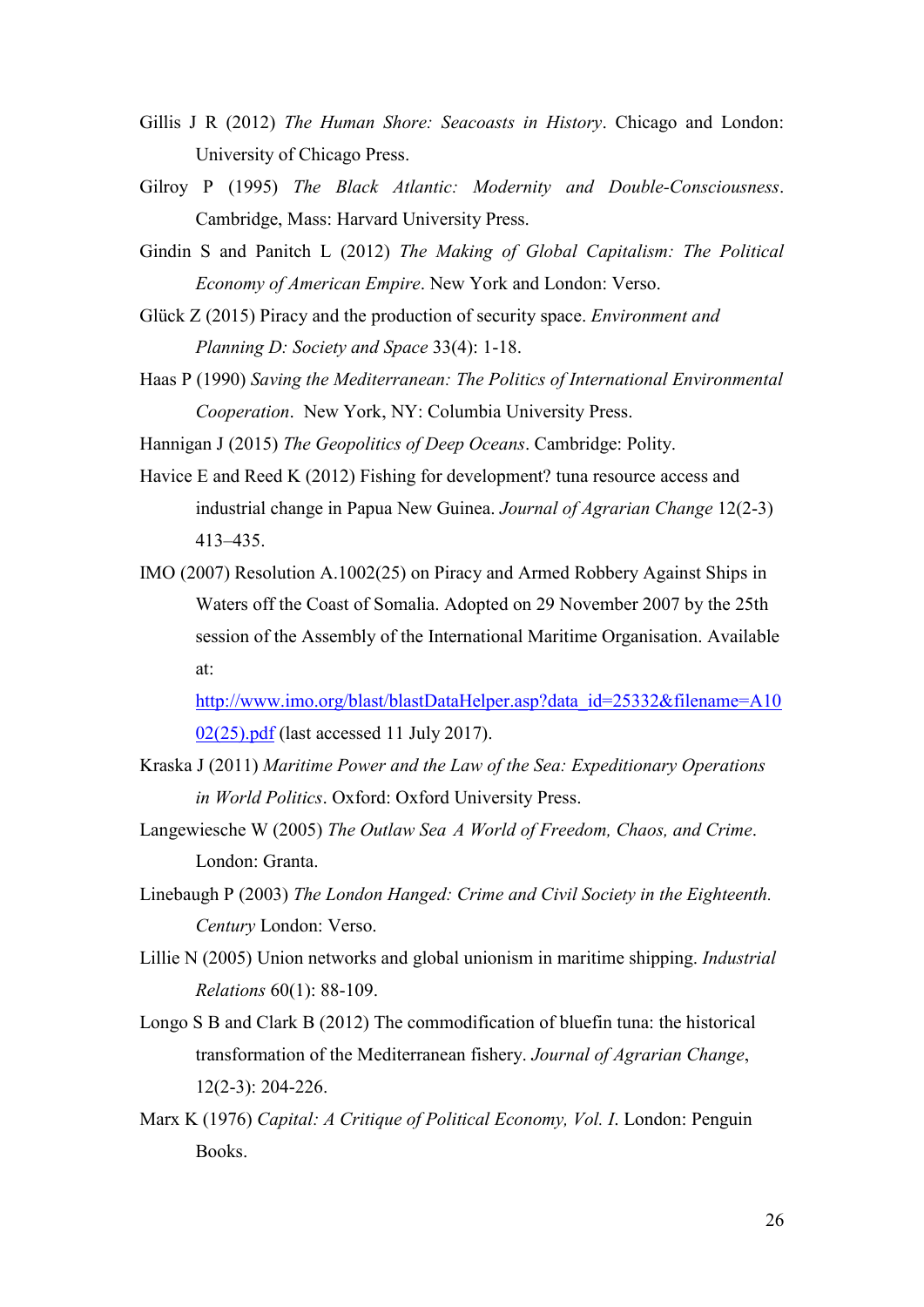McDowell R, Mason M and Mendoza M (2015) 'AP investigation: are slaves catching the fish you buy? AP The Big Story, 25 March. [http://bigstory.ap.org/article/b9e0fc7155014ba78e07f1a022d90389/ap](http://bigstory.ap.org/article/b9e0fc7155014ba78e07f1a022d90389/ap-investigation-are-slaves-catching-fish-you-buy)[investigation-are-slaves-catching-fish-you-buy](http://bigstory.ap.org/article/b9e0fc7155014ba78e07f1a022d90389/ap-investigation-are-slaves-catching-fish-you-buy)

Meiksins Wood E (2002) *The Origin of Capitalism: A Longer View*. London and New York Verso.

- Moore J (2010) "Amsterdam is Standing on Norway" Part II: the lobal North Atlantic in the ecological revolution of the long seventeenth century. *Journal of Agrarian Change* 10(2): 188-227.
- Newsome, K (2010) Work and employment in distribution and exchange: moments in the circuit of capital. *Industrial Relations Journal* 41(3): 190-205.

One Earth Future (2012) *The Economic Cost of Somali Piracy, 2011*, Broomfield, CO: One Earth Future Foundation. Available at: http://www.saveourseafarers.com/assets/files/ECOP%20Full%20Report%202 011.pdf

Ong A (2006) *Neoliberalism as Exception: Mutations in Citizenship and Sovereignty*. Durham, NC: Duke University Press.

Rediker M (2007) *The Slave Ship: A Human History*. London: John Murray.

- Rediker M and Linebaugh P (2002) *The Many-Headed Hydra: The Hidden History of the Revolutionary Atlantic*. London and New York: Verso.
- Rich N (2013) Diving deep into danger. *New York Review of Books*, [http://www.nybooks.com/articles/2013/02/07/diving-deep-danger/.](http://www.nybooks.com/articles/2013/02/07/diving-deep-danger/) Downloaded, 25 September 2016.
- Schmitt C (2003) *The Nomos of the Earth: the International Law of the Jus Publicum Euroepaum*. New York: Telos Press.
- Schneider P and Winkler M (2013) The Robin Hood narrative: a discussion of empirical and ethical legitimizations of Somali pirates. *Ocean Development & International Law* 44(20): 185-201.
- Steinberg P E (2001) *The Social Construction of the Ocean*. Cambridge: Cambridge University Press.
- Steinberg P E (2009) Sovereignty, territory, and the mapping of mobility: a view from the outside. *Annals of the Association of American Geographers* 99(3): 467- 495.